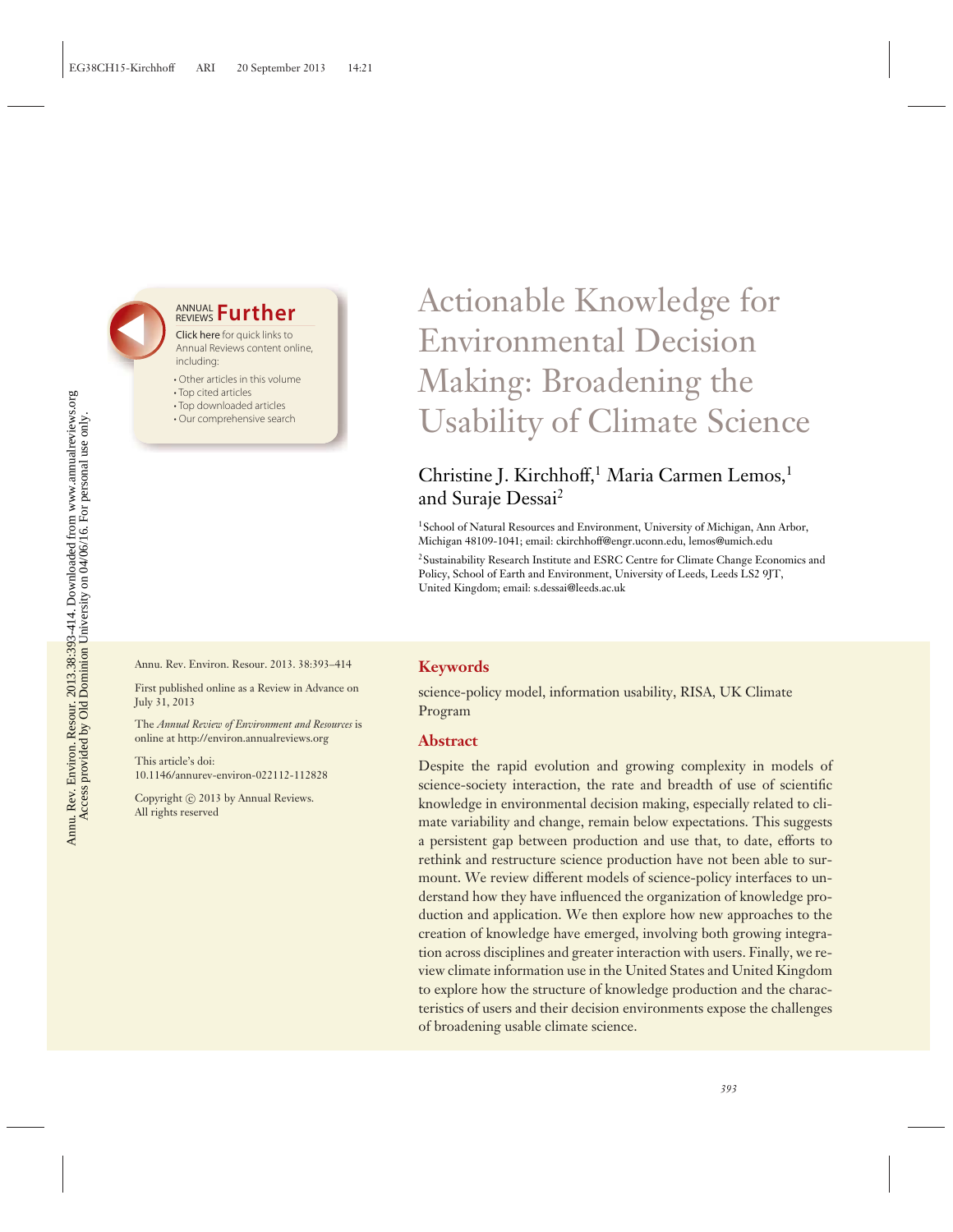#### **Contents**

| 1. INTRODUCTION                     | 394 |
|-------------------------------------|-----|
| 2. SCIENCE-POLICY MODELS            | 395 |
| 2.1. Science, the Endless Frontier  | 395 |
| 2.2. Mode 2, Postnormal, and        |     |
| Hybrid Science-Policy Models 396    |     |
| 2.3. Boundary Organizations,        |     |
| Knowledge Systems, and              |     |
| Assessments                         | 398 |
| <b>3. WHAT INFLUENCES</b>           |     |
| <b>INDIVIDUALS' USE OF</b>          |     |
| <b>SCIENTIFIC INFORMATION 401</b>   |     |
| 3.1. Users' Perception of Risk      | 401 |
| 3.2. Interactions, Information Fit, |     |
| and Decision Environments  402      |     |
| <b>4. BROADENING USABLE</b>         |     |
| CLIMATE SCIENCE 404                 |     |
|                                     | 406 |

#### **Boundary organization:** an organization that facilitates the

interaction between science producers and users and stabilizes the science-policy interface

#### **Knowledge system:**

a system that encompasses programs and institutional arrangements that effectively harness science and technology to improve decision making

#### **Scientific**

**assessment:** an action that organizes, evaluates, and integrates expert knowledge to inform policy or decision making

# **1. INTRODUCTION**

What is society's relationship to science? And how does this relationship shape the science that is produced? How does science move from production to use in decision making? These are among the answers scholars have increasingly sought to explore for both normative and practical reasons. For the past 50 years, there has been a rapid evolution of science-society interaction thinking, ranging from the 1940s linear model (characterized by a strong disciplinary-based, basic research focus) to more complex models of science production that embrace interdisciplinary approaches and involve users in helping to solve societal problems (see, for example, References 1 and 2). One outcome of this effort is the emergence of a robust empirical literature focusing on exploring different ways of producing/delivering scientific information that can more effectively support decision making. These include institutionalizing more participatory approaches through boundary organizations, knowledge

systems, and scientific assessments (see, for example, References 3–5).

Although these new models and structures for knowledge production have, in general, increased information use in environmental decision making, for climate information, in particular, the pace of use has not been commensurate with the expected need (6, 7). This suggests a persistent gap between production and use that, to date, efforts to rethink and restructure science production have not been able to surmount. That is not to say that no progress has been made. In climate-related decision making, empirical evidence suggests that scientific information uptake can be improved for specific decision makers in specific contexts (see, for example, References 8–10). But the urgency and widespread reach of projected climate change impacts demand more than incremental improvement. Moreover, as the problem becomes more salient for decision makers across the world (with more intense storms, rising seas, etc.), the demand for usable climate information may quickly outstrip our ability to produce it using the approaches we currently employ (11). Hence, there is an urgent need to reconsider how we approach the challenge of creating usable climate information from what has been predominately a focus on individual users or small groups of users to approaches that meet the needs of a diversity of decision makers.

This review aims to contribute to this practical and scholarly discussion by surveying the rapid evolution of the field and highlighting the practical lessons that can both support the creation of new science/policy interfaces and inform the institutionalization of successful models. We particularly focus on processes and mechanisms to increase usability when there is some level of willingness or support for the use of scientific information. Throughout the review, we strive to identify where the intellectual community in this area has made strides and where it still needs to narrow knowledge gaps. In addition, we aim to provide a road map for those interested in forms of knowledge production both as participants (that is, as producers and users of science) and as objects of study.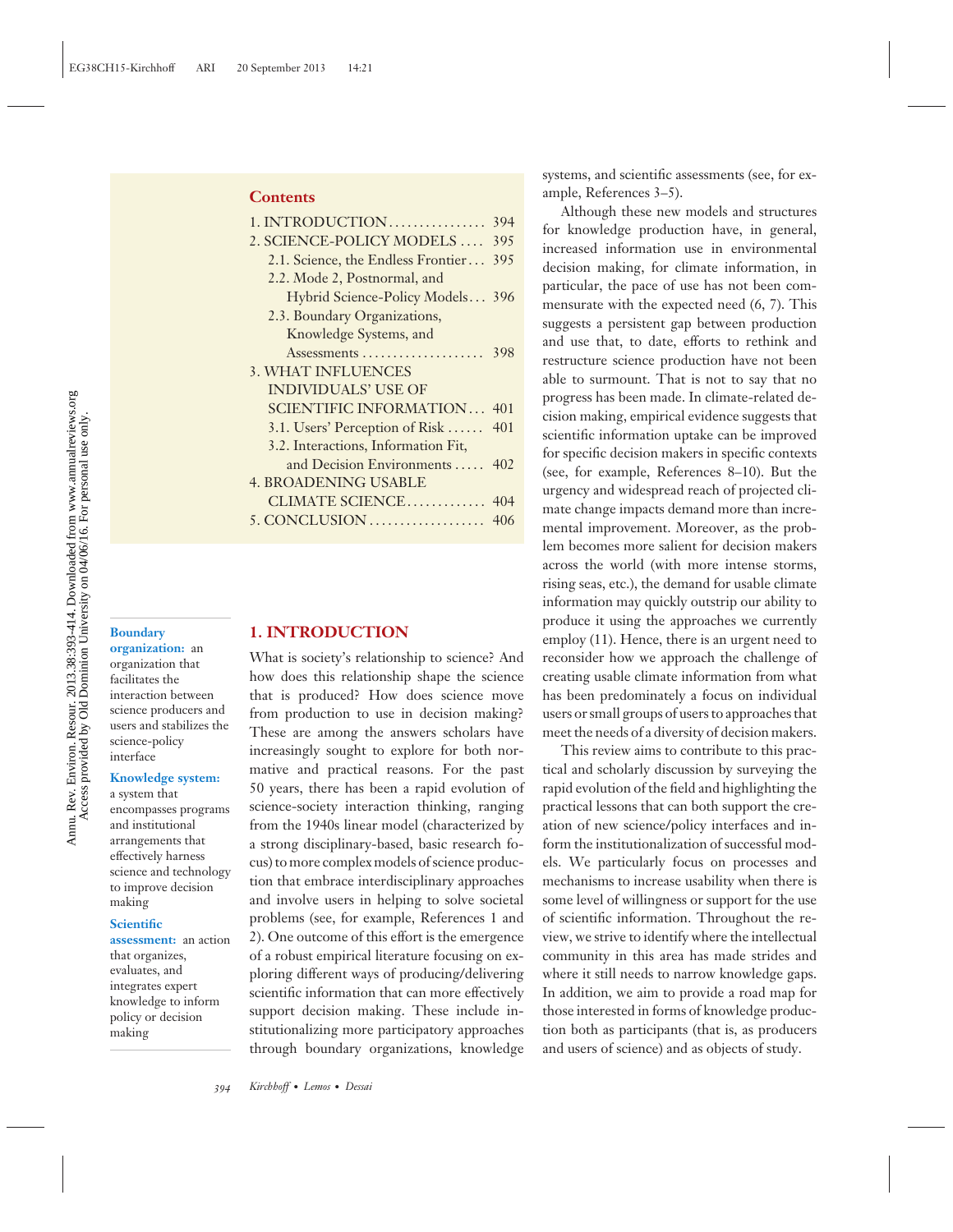Drawing on our review and synthesis of a wide range of research on science-policy models and empirical research on factors, processes, and structures that influence science usability, we propose that to move beyond the current paradigm requires understanding knowledge users not just at the individual but also at the aggregate level exploring the opportunities and challenges of scaling information production while maintaining and/or increasing usability.

We start this review by examining different models of science-policy interfaces and how they have influenced the organization of knowledge production and application. We then explore how these models have been challenged both from academia and society as well as how new approaches to the creation of knowledge have emerged, including those that involve potential users in the process and those that involve different levels of interaction between producers and users. In the third part of this review, we examine what influences scientific knowledge application, focusing predominantly on empirical studies of climate information uptake across a range of uses. Finally, we review two cases of knowledge production and use—one in the United States and one in the United Kingdom—to explore the primary challenges to usability identified in the review and their implications for the opportunities and challenges of scaling information production while maintaining and/or increasing usability.

#### **2. SCIENCE-POLICY MODELS**

#### **2.1. Science, the Endless Frontier**

In *Science the Endless Frontier*, Vannevar Bush (1) argued that science benefits for societal progress ensue innately from the unencumbered linear flow of information from both basic (research that contributes to the general knowledge and understanding of nature and its laws) and applied research (undertaken for some identified individual, group, or societal need) to decision making. The report also advocated for the separation of science from society to maintain objectivity and credibility and to ensure that science is not tainted by values and politics. This highly influential report not only provided the basis for the reorganization of the scientific enterprises in the United States in the mid-twentieth century but also established many of the tenets for science production still in existence today (12). One of these tenets—that societal benefits accrue precisely because of the separation of science from society—has been increasingly under fire for the past 30 years.

Part of the reason for challenging this model—heretofore referred to as Mode 1—is that, despite the steady and continuous progress in the production of science, there is widespread concern that not enough of the public decisions that should benefit from the science produced actually do (13, 14). Specifically regarding climate science, while trying to explain why that is, a number of researchers have speculated about a "disconnect" between the science produced ostensibly to inform decision making and actual policy processes (14–19). More generally, one explanation is that Mode 1 science makes ''a number of unsubstantiated assumptions about the resources, capabilities and motivations of research users'' (20, p. 12), including that the science produced is expected and presumed to be useful to solve problems (15). For example, empirical research has shown that a whole range of contextual and intrinsic factors affect the use of information in decision making, including informal and formal institutional barriers, what the decision and policy goals are, the information's spatial and temporal scale resolution, the level of skill required to utilize the information, and the level of trust between information producers and users, among others (17–24). A second explanation for this disconnect is that Mode 1 science is overly focused on disciplinary knowledge originating from university settings and has ignored both other sources of knowledge and other disciplinary perspectives (25).

Another challenge to the Mode 1 construct is that there is no such thing as science produced separately from society. Influential scholars, such as Latour (26) and Jasanoff (27), have convincingly argued, and empirically shown, that the separation between science, policy, and

**Science-policy model:** a conceptual means to simplify and explain the interactions and boundaries of science production and society or policy decision making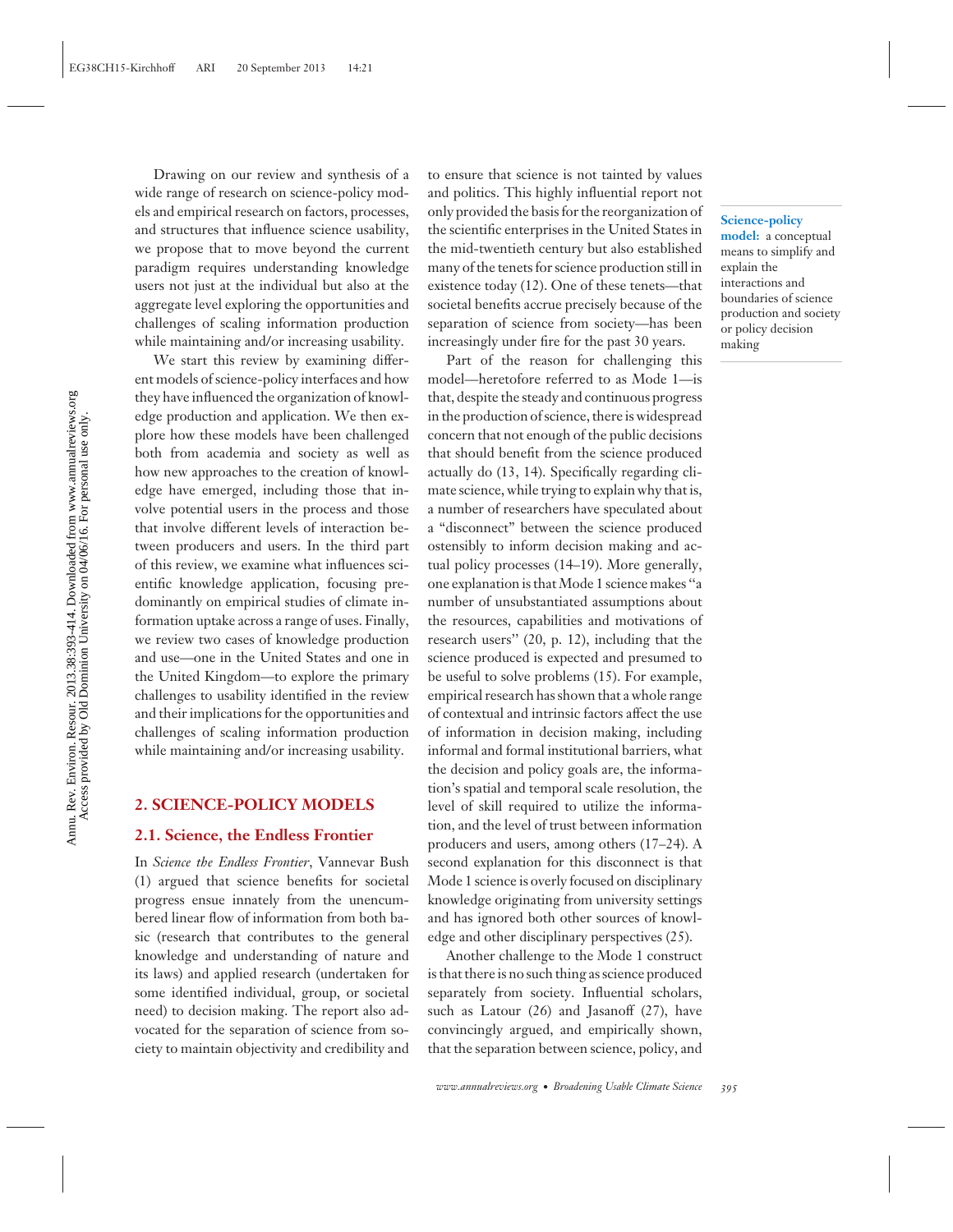**Postnormal science:** an approach for high-risk situations when science is uncertain and constituents need their own forms of knowing to evaluate risks

society is artificial; in reality, knowledge is neither unfettered nor neutral, and science and policy are coproduced in the day-to-day interaction between scientists and their social environment. Rather than objective and value free, knowledge influences and is influenced by social practices, identities, discourses, and institutions (25). Taken together, scholars in this tradition argue that the interface between science and society is a hybrid, mutually constructed arena in which social relations between producers and users of science shape facts about the natural world being studied (27, 28). More recently, the idea of coproduced science and decision making has become associated with the purposeful creation of institutions and organizations (e.g., boundary organizations) that facilitate the interaction between science producers and users (17, 29).

# **2.2. Mode 2, Postnormal, and Hybrid Science-Policy Models**

In response to the failure of Mode 1 science to fulfill its social contract, new models have emerged that better characterize the evolving relationship between science, scientists, the public, and policy. Proponents of these new models argue for two major changes in the way that science for societal benefit is produced. First, the complexity of contemporary problems requires more than one disciplinary view to solve them. Moreover, science should go beyond providing neutral, credible, and legitimate support for decision making to incorporate other kinds of knowledge and different ways of "knowing" (30, 31). Second, science produced for the solution of problems needs to be more flexible, and the process of production needs to be more iterative and interactive. Together, these changes help ensure that the science produced this way is more likely to help solve pressing problems and meet its public value functions (i.e., knowledge for its own sake, knowledge for economic value, information useful for decision makers, participation in agenda setting by stakeholders, and communication of findings to the public) (14, 32).

Hence, new models of science production for societal benefit have become more complex both in terms of how scientific information is organized and coproduced and in terms of how it is communicated, disseminated, and used (or not). In the production function, this increased complexity has increasingly challenged not only the motivation of scientists (e.g., basic versus applied science) but also the ways they interact with the potential users of the knowledge they create and with society in general (32–35). The need for knowledge that benefits society has also put growing pressure on the scientific enterprise to produce usable science or science that decision makers seamlessly perceive as fitting their needs and decision environments (11, 16, 17, 36).

The Mode 2 model, proposed by Gibbons and his colleagues (2, 25), organizes science production at increasing levels of interaction and integration across disciplines (from multidisciplinary to transdisciplinary) and across the science-society divide. In contrast to Mode 1, this new approach produces science that is heterogeneous, reflexive, and more socially accountable. In this model, multidisciplinary refers to understanding a problem from the viewpoint of different disciplines, whereas interdisciplinary combines perspectives, methods, and ideas to foster innovation in ideas, solutions, and decision tools. Transdisciplinary research, in turn, goes beyond the mere bringing together of teams of specialists from different disciplines to guiding scientific inquiry through a specifiable consensus regarding appropriate cognitive and social practices (25). Although interdisciplinary work has been widely supported by the scientific community as an ideal and as a practice (7, 37, 38), transdisciplinary is more contested, both in terms of institutional resources required as well as of the role of scientists themselves in working beyond scientific boundaries (38). In addition, integrating across organizations can be more challenging than across disciplines, despite the overall scholarly and practical benefits of integrative science (31).

Beyond Mode 2, postnormal science is both a framework (35) and a practical approach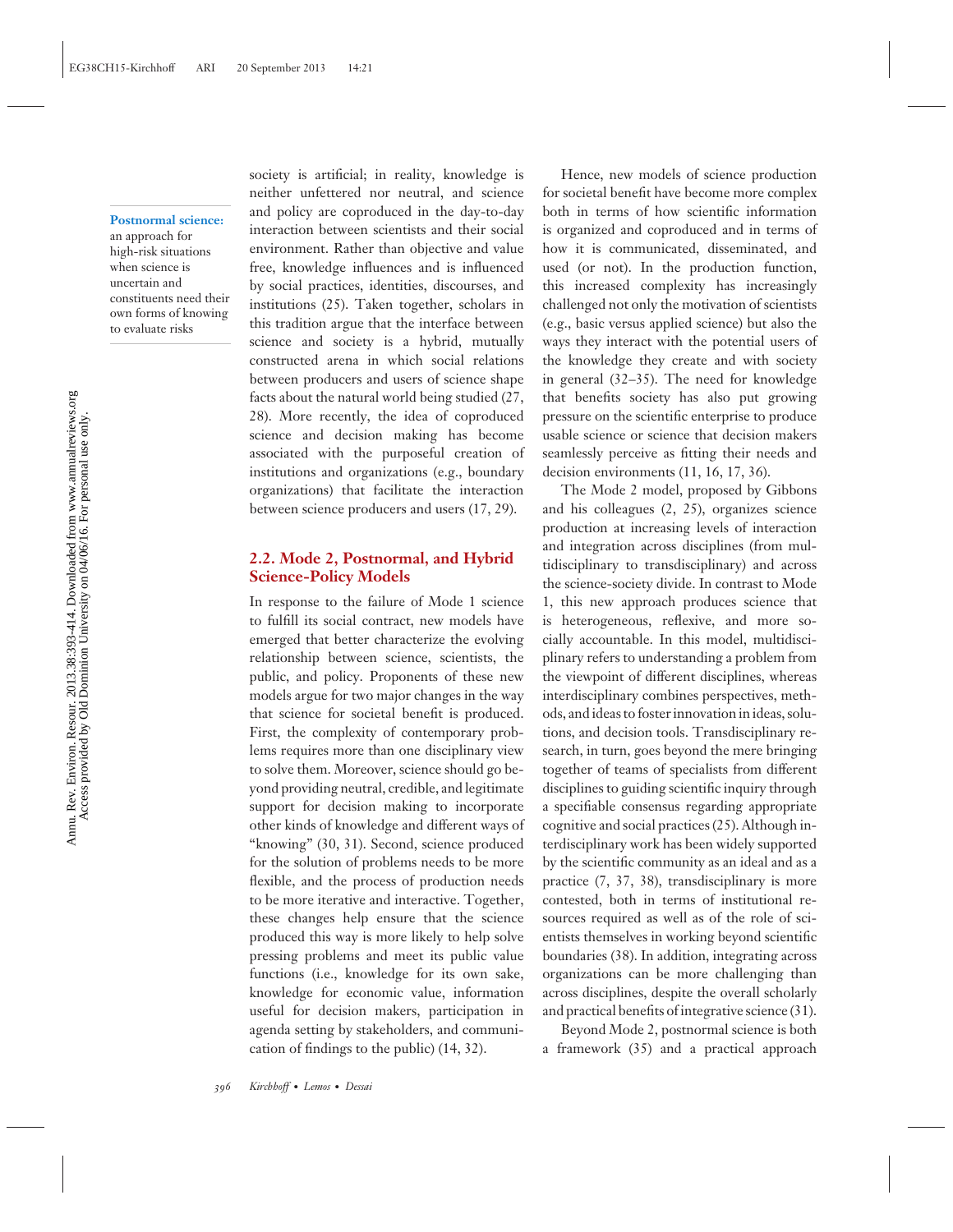(39) for problem situations in which the stakes are high and science is uncertain. In this case, scientific knowledge alone is not enough to solve societal problems, and constituents need their own forms of knowing to better evaluate the risk of their situation (35). For both Mode 2 and postnormal science, interaction between producers and users of science across the science-society interface means the specific involvement of stakeholders. Here, stakeholder interaction involves more than simple communication from science to society. It entails substantive multidirectional interactions and involvement of constituents in the research process, which may include problem definition and formulation of research questions, data collection, selecting methods for and conducting actual research, analyzing findings, and developing usable information (2, 17, 40). **Figure 1** illustrates the evolution in the complexity in both knowledge production on the one hand (from Mode 1 through postnormal science) and user participation on the other.

Arguments for participatory modes of knowledge production and use range from issues of democratization, citizenship, civics, and accountability to calls for a new way of producing science that meets the need of decision makers seeking to solve ever increasingly complex environmental problems. In this new mode of knowledge production, society speaks back to science, affecting the "scientific activities both in its forms of organization, division of labor and day-to-day practices, and deep down in its epistemological core" (2, p. 161). Different forms of participatory science production include boundary organizations and science shops, participatory technology assessment, citizen science, knowledge networks, integrated assessments, public ecology, and science-policy dialogues (5, 9, 29, 30, 41–48).

At its most participatory, science at the interface is carried out in nonhierarchical, heterogeneously organized forms, involving close interactions with many actors throughout the process of knowledge creation. Knowledge produced in this way is expected to be more relevant and usable for solving problems and supporting



#### **Figure 1**

Evolution in the complexity of knowledge production and user participation. On the vertical axis, the complexity of knowledge production increases from low (where production is predominately focused on increasing our fundamental knowledge) to high (where production aims to help solve societal problems). On the horizontal axis, the complexity of user participation changes from low to high as users become increasingly active agents in the knowledge creation process.

management (e.g., improving the fit between what users want and what science can offer); more likely to be "bought in" by stakeholders and be more legitimate in their eyes; and more likely to build trust and improve communication (9, 30, 41, 42, 46, 49–52). In addition to producing more usable information, participatory processes also amplify the role of science in society (scienticizing decision making) and the role of society in science (politicizing science) (53, 54).

As information moves across disciplines and between producers and stakeholders in highly iterative modes of knowledge creation and use, the process of interaction itself reshapes the perceptions, behaviors, and agendas of the participants (11, 17, 24, 55). Indeed, science and its application give rise to a new politics of expertise in which scientists rather than "speaking truth to power" become part of a much broader, messier social experiment (26). On the one hand, the creation of participatory knowledge production and governance processes in itself does not guarantee knowledge democracy, especially when the use of scientific knowledge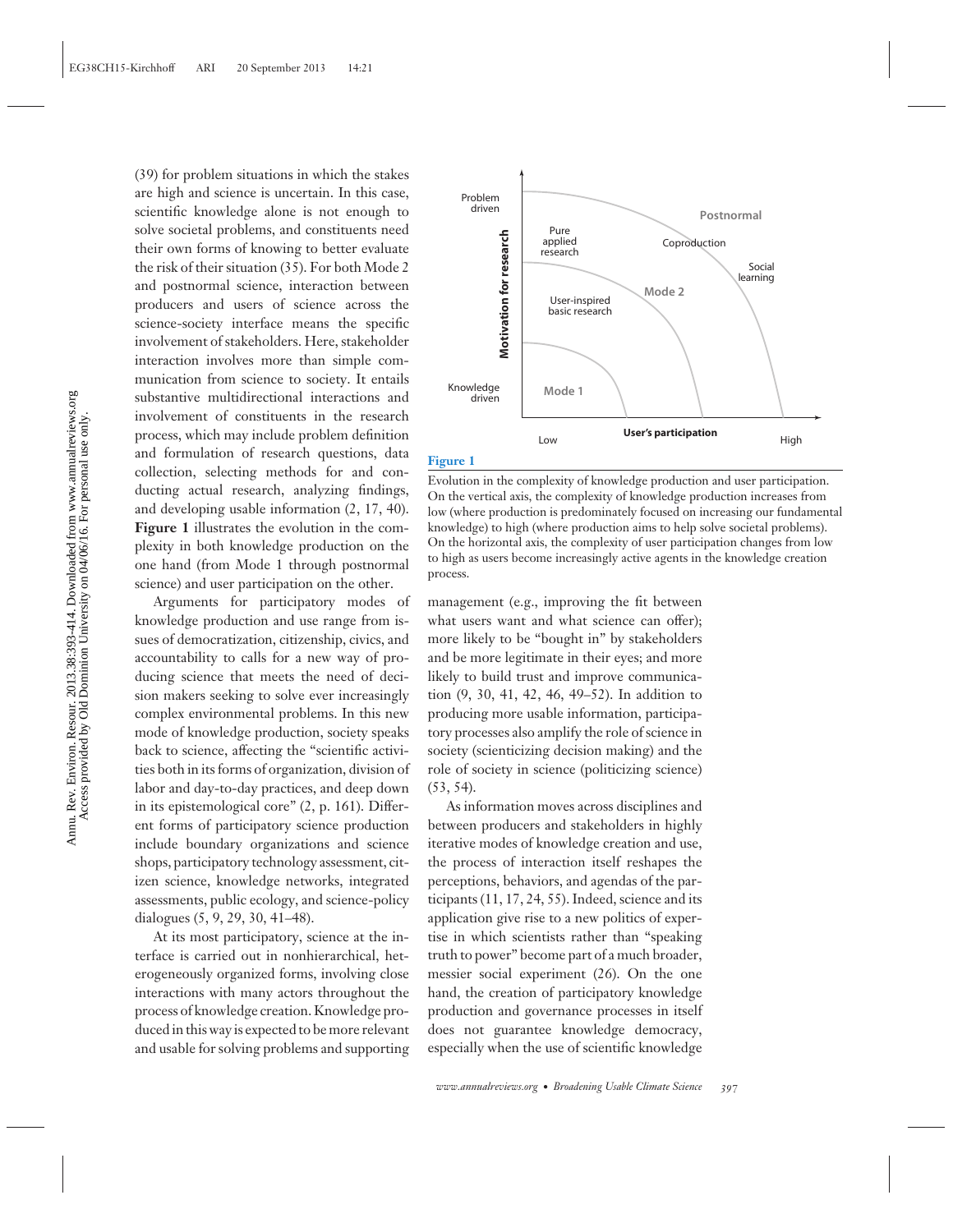becomes a source of authority of some groups over others and an instrument of inequity in the distribution of power across participant groups (30, 56–58). For example, in Brazil, the use of reservoir charge and discharge scenarios within river basin committees may provide members with technical expertise and an advantage over other members when making decisions about water allocations (59). Part of the problem is the black box of technical knowledge, that is, the obfuscation of the assumptions, values, and methods embedded in the knowledge by those who create and/or employ it in the context of decision making (30, 57). For example, in Denmark, a government-organized citizenexperts dialogue conference, focusing on expertise around environmental economics as a policy tool, exposed dissent not just between experts and nonexperts but also between the experts themselves when disagreements over assumptions and methods emerged (30). Moreover, in practice, it is also the case that postnormal science alone cannot counteract the role of politics in shaping critical issues within participatory/deliberative processes, such as agenda building, or the definition of who participates and who does not (for specific critiques of postnormal science see References 60 and 61; for a review of deliberative democracy and knowledge, see Reference 58). And, although there is wide speculation about the impact of politics, political ideology, and the politicization of science (see, for example, References 62–64) on science usability (see, for example, Reference 65), there is much less empirical research systematically assessing their implications in specific decision-making environments.

On the other hand, scholars have argued that participatory forms of knowledge production and use can avoid the inequity often introduced using scientific expertise by being inclusive and transparent and by integrating different kinds of knowledge (e.g., scientific, lay, and indigenous knowledge) (60, 66). Moreover, in the context of interaction, producers and users of scientific information can resolve conflicts and build consensus, which, in turn, may help them

overcome barriers for information use, including issues of trust, communication, legitimacy, information accessibility, and lack of fit (30, 58, 59). The experience of interaction in a common social context is at the core of social learning defined as learning from others through observation and modeling (67). Through social learning, producers and users of different kinds of knowledge learn from each other (44), positively shaping common perceptions of problems and solutions, which, in turn, may support collective action and effective management (55). However, implementing social learning as a methodology has its own set of challenges, including reconciling the diversity of values, worldviews, and epistemologies between all participants, and a high level of human resources required to carry it out in practice (55).

## **2.3. Boundary Organizations, Knowledge Systems, and Assessments**

**2.3.1. Boundary organizations.** In the context of science-decision-making interactions, the role of boundary organizations is twofold. First, they stabilize the knowledge production function by providing a protective layer against the undue influence of extraneous factors such as politics. Much of the early research on boundary organizations focused on their stabilizing function. Second, boundary organizations provide a bridge for and broker knowledge between the production side (universities, research institutes) and the use side (stakeholders, decision makers).

In the first role, boundary organizations achieve stabilization by internalizing and collaboratively negotiating the contingent character of the science-policy boundary by using boundary objects and standardized packages (54, 68, 69). Boundary objects (for example, a climate scenario) are distinguished from data through their use; boundary objects facilitate stabilization between two social worlds (for example, climate modeling and climate policy) both by fostering a sufficiently shared understanding to gain legitimacy in each world and by enabling negotiation to resolve mismatches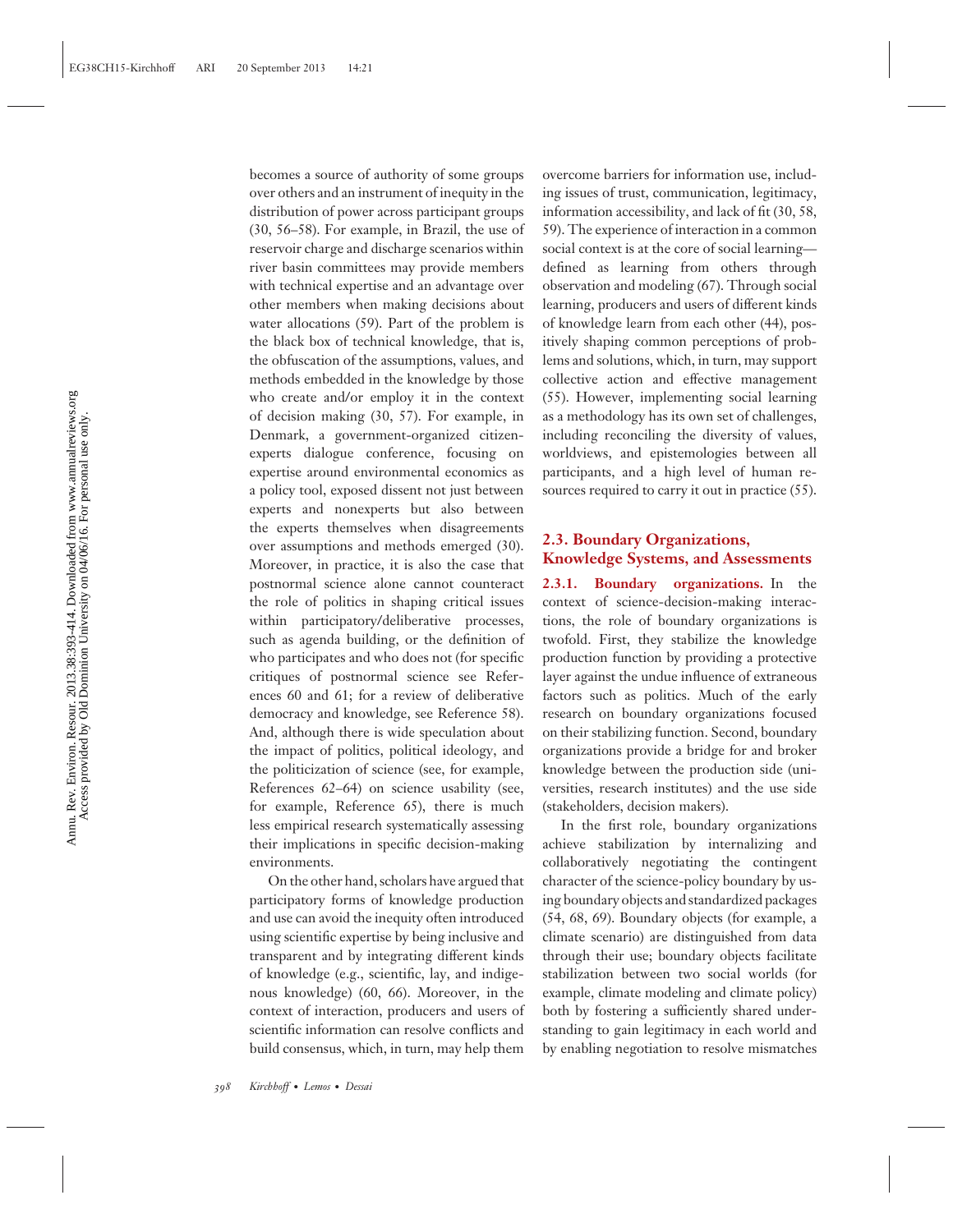in overlapping areas (68). For example, Hulme & Dessai (23) showed how from 1991 to 2002, and particularly since the emergence of the UK Climate Impacts Programme (UKCIP) in 1997, the United Kingdom's national climate change scenarios transformed from being primarily data for impact scientists to becoming increasingly more like boundary objects. Indeed, because they are coproduced by the worlds of science and policy, they gain authority in both. Boundary objects are most helpful when they are produced in a transparent fashion and when they are used to reshape and redefine meaning reflexively and iteratively (70). As stabilizers, boundary organizations provide a means for producers and users of knowledge to work together to form a common point of reference and shared understanding while maintaining their separate identities (54, 71). This is tricky work as "opposing pressures and accountability for the actors in the two social worlds...challenge efforts to stabilize the boundary" (72, p. 222). The Office of Technology Assessment and the Health Effects Institute are exemplars of this sort of stabilizing function, helping to maintain stability when negotiating science production and use amid fractious party politics, in the case of the Office of Technology Assessment, and an adversarial regulatory environment, in the case of the Health Effects Institute (27, 54).

In their second role, as a bridge for and/or broker of knowledge, boundary organizations have at least three characteristics: (*a*) They create a legitimizing space and sometimes incentivize the production and use of boundary objects and standardized packages; (*b*) they involve information producers, users, and mediators; and (*c*) they reside between the producer and user worlds with "lines of responsibility and accountability to each" (54, p. 93), allowing both sides to pursue their own goals (5). In this sense, boundary organizations are institutional structures that contribute to the coproduction of science and policy, first, by facilitating the collaboration between scientists and nonscientists (30); and, second, by creating a combined scientific and social order (5). Rather than acting merely as a conduit or a

funnel, boundary organizations are a "forum where multiple perspectives participate and multiple knowledge systems converge" (73, p. 261). For example, in the United Kingdom, the UKCIP has been widely recognized as a successful boundary organization working at the interface between scientific research, policy making, and adaptation practice (39, 74, 75).

Further understanding of boundary organizations' role as a bridge for and broker of information has come about as scholars carried out in-depth empirical studies to examine both the interactions across epistemological and ontological boundaries, as well as the characteristics of organizations, producers, and users that lead to increased usability (41). For example, Kirchhoff et al. (76) found that in both the United States and Brazil, interactions in the context of a boundary organization improved the use of climate information by water managers. Similar improvements to climate information usability associated with interactions between producers and users have been observed across a variety of applications from sustainable land management (50) to disaster reduction (77) and urban sustainability (78). In the context of boundary organizations, it is not just interaction between producers and users that matters. Building capacity for information uptake, integrating multiple forms of knowledge, and managing the inequities in power between producers and users also improve usability (79).

**2.3.2. Knowledge systems.** In earlier usage, knowledge systems referred to indigenous ways of knowing about the world that encompassed nature, culture, environment, and their interrelationships (see, for example, Reference 80) and farmers' knowledge of agricultural practices (see, for example, Reference 81). In their seminal paper, Cash et al. (3) reframed knowledge systems to encompass programs and institutional arrangements that effectively harness science and technology to improve decision making for sustainable development. They argued that for knowledge systems to be effective, they must actively manage the boundary between expertise and decision

**UKCIP:** UK Climate Impacts Programme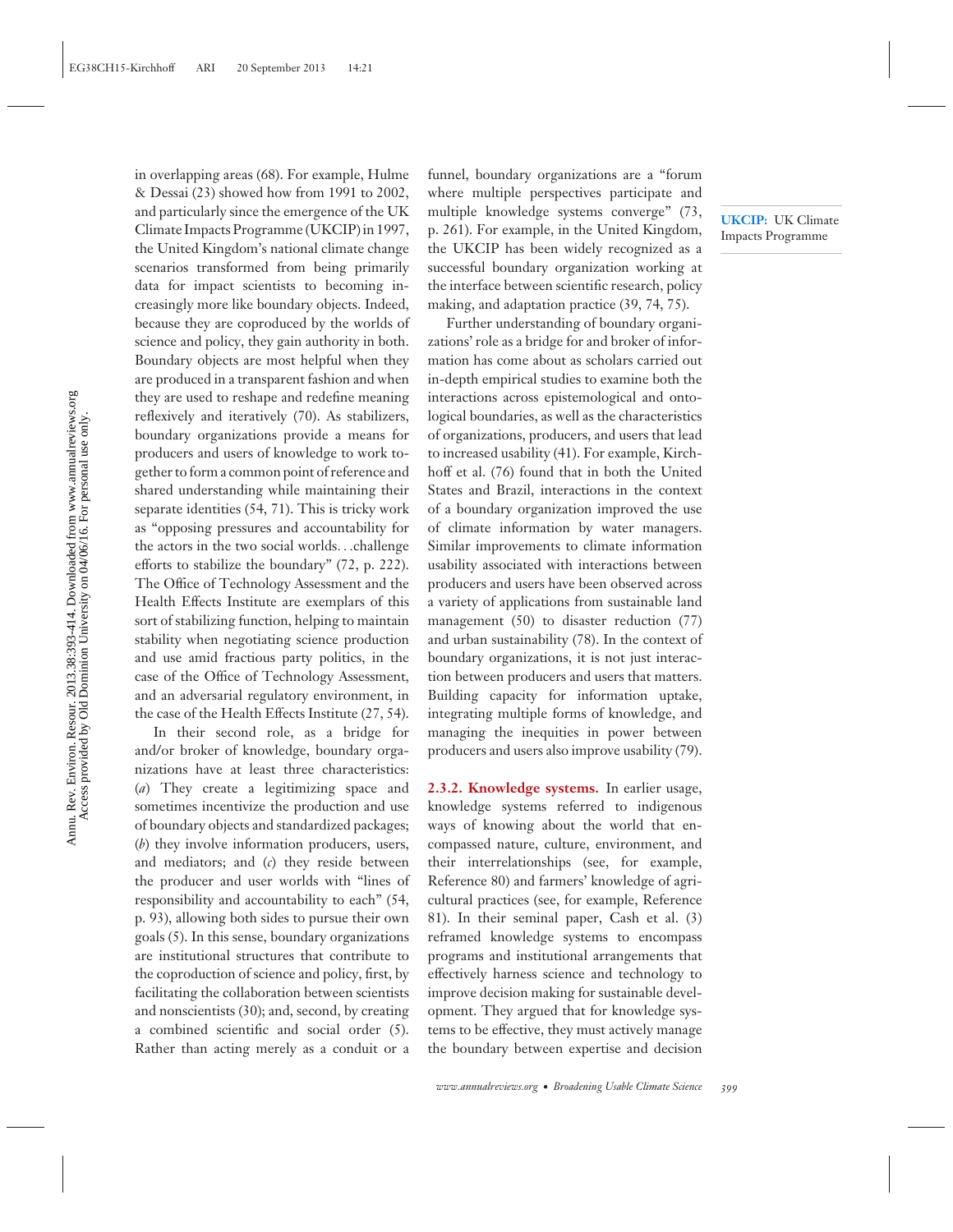**RISA:** Regional Integrated Sciences and Assessment

making, enforce accountability of actors on both sides of the boundary, and jointly produce outputs (e.g., models, reports). For scientific information to be usable, decision makers must perceive it to be credible, salient, and legitimate (3). To be judged by these criteria, scientific knowledge needs to show distinctive characteristics decision makers recognize (82). For instance, information is likely to be deemed credible if the science is accurate, valid, high quality, supported by some form of peer review, and funded from one or more recognizable or established institutions. To ensure the information is legitimate, it must have been produced and disseminated in a transparent, open, and observable way that is free from political persuasion or bias. To be salient, information must be context sensitive and specific to the demands of a decision maker across ecological, spatial, temporal, and administrative scales (3, 18, 23, 83–85).

Empirical observations suggest salience, credibility, and legitimacy are often tightly coupled; improvement of one measure can result in a reduction in another (3). Hence, achieving these three criteria simultaneously may be tricky as trade-offs between them may negatively influence the overall perception of information usability. Moreover, stakeholders may have different perceptions of what makes credible, legitimate, and salient information (3, 16). To reduce these trade-offs, Cash et al. (3) argue that knowledge systems need to have active, iterative, inclusive, and open communication and translation that promotes mutual understanding between participants. When all else fails, conflict across the three criteria may require active mediation to prevent the system from collapsing. Here, boundary organizations can help maintain the integrity of the system because they can enhance communication, translation, and mediation; make boundary spanning activities routine; and help stabilize knowledge systems in a changing sociopolitical context (86).

The knowledge system criteria can be a valuable heuristic to assess stakeholders' perspectives of what constitutes usable science because it considers the entire process (from inception to dissemination) of the science in question.

Indeed, credibility can be used to assess stakeholders' perceptions of the quality of science underpinning the disseminated information; legitimacy can assess stakeholders' perceptions of the level of transparency and bias of the individuals and institutions involved in its development; and saliency directly assesses stakeholders' perceptions of its relevancy to their needs and requirements. Proving its versatility, the knowledge systems framework has been applied to a diversity of research foci that range from understanding how the Global Fund to Fight AIDS, Tuberculosis, and Malaria contributes to support the global response to these diseases (87) to the investigation of how such systems support climate forecast use by farmers and water managers in Australia, water managers in Hawaii, natural resource managers in the Columbia River basin, and a range of users in the United Kingdom (82, 86, 88–90).

**2.3.3. Integrated scientific assessments.** Assessments organize, evaluate, and integrate expert knowledge to inform policy or decision making (4). They also interpret and reconcile information produced from disparate scientific domains making the information more useful for policy deliberations and for addressing an identified problem (91). For example, global environmental assessments have been undertaken to inform responses to pressing global environmental concerns, including climate change, biodiversity loss, and stratospheric ozone depletion (92–94). However, despite their designed intent (to be usable for policy or decision making), in practice, their influence on national and international responses to environmental threats has been limited, with ozone depletion and acid rain being notable exceptions (95, 96). In the United States, regional-scale assessments, like the Regional Integrated Sciences and Assessments (RISAs), have been relatively more successful in providing usable information for policy makers. This is partly because they reduce barriers to and leverage drivers of information use (24, 97) and because, in many cases, they successfully reconcile the production of information with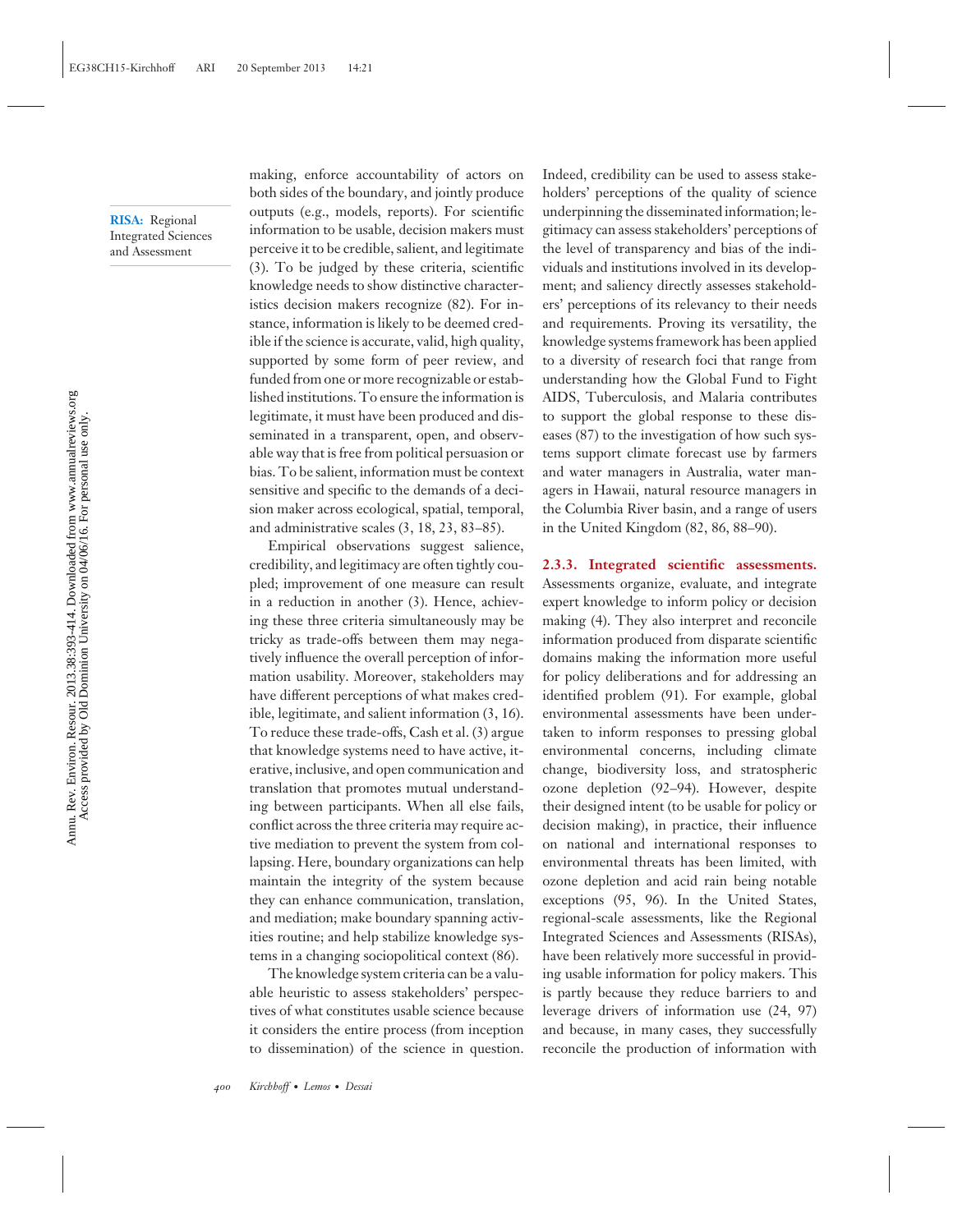users' demand (18, 19, 29) through sustained and frequent interaction between scientists and stakeholders (97).

At the global level of environmental regimes, research applying the knowledge systems approach to evaluate scientific assessments finds that assessments perceived to be salient, credible, and legitimate are more successful (4, 9). In this case, success encompasses both the usability of the product and the process of information production. For example, Clark & Dickson (98) found that more effective assessments achieve a balance of saliency, credibility, and legitimacy, where saliency refers to the perceived relevance and credibility refers to the perceived authoritativeness of the process to the scientific community. Lastly, legitimacy captures the perceived fairness and openness of the assessment process to the mostly policy or political community, which might reasonably use the assessment product (98).

Others have questioned the sufficiency of perceived salience, credibility, and legitimacy to determine assessments' effectiveness, that is, their influence on the policy-making process particularly for those conducted at other than international scales (e.g., national, regional). For example, a number of researchers have found the US National Acid Precipitation Assessment Program to be irrelevant to the policy-making process despite efforts to maintain credibility, saliency, and legitimacy (99–101). Similarly, in spite of efforts to ensure the credibility (e.g., peer reviewed), legitimacy, and saliency (e.g., stakeholder participation) of the product and process of the first United States National Assessment of the Potential Impacts of Climate Change, limitations of the assessment process itself (e.g., budget constraints) and political meddling effectively contributed to lessen its impact (102, 103).

At the regional scale, empirical research suggests that effective assessments are ongoing, interactive, and iterative (17), and also match the scale of assessment with the relevant scale of decision making or management (104), and employ buffering and linking strategies (100).

To be effective at producing usable information, regional assessments need to straddle the line between understanding complex problems and producing information that meets decision makers' perception of their needs (17). Hence, the early and continued involvement of stakeholders in the process of knowledge production is likely to positively influence the actual use of information in decision making (105, 106). Likewise, matching the scale of an assessment of a particular phenomenon of interest (e.g., climate change impacts) to the scale of a potential response (e.g., water management adaptation policies) improves the assessment effectiveness (104). Finally, when assessments protect scientific work from bias and politicization (buffering) while maintaining ties to the potential assessment information users, who might rely on the outputs to inform policy decisions (linking), they are more effective (100).

# **3. WHAT INFLUENCES INDIVIDUALS' USE OF SCIENTIFIC INFORMATION**

## **3.1. Users' Perception of Risk**

Attitudes toward risks vary across people, cultures, time, and experience; these attitudes have a profound impact on the character and type of information sought and used (or not) in decision making. For example, O'Connor et al. (107) found that risk perceptions were the strongest determinants of weather and climate forecast use among two eastern American states. Water managers who expect to face problems from weather events in the next decade are more likely to use forecasts than are water managers who expect few problems; their expectations of future problems are closely linked with past experience. Feeling at risk thus leads to a greater use of climate information. In her study of water managers in the US Pacific Northwest and Southwest, Kirchhoff (24) points out that water managers' risk perceptions were strongly correlated with information seeking and collaborative behaviors through which water managers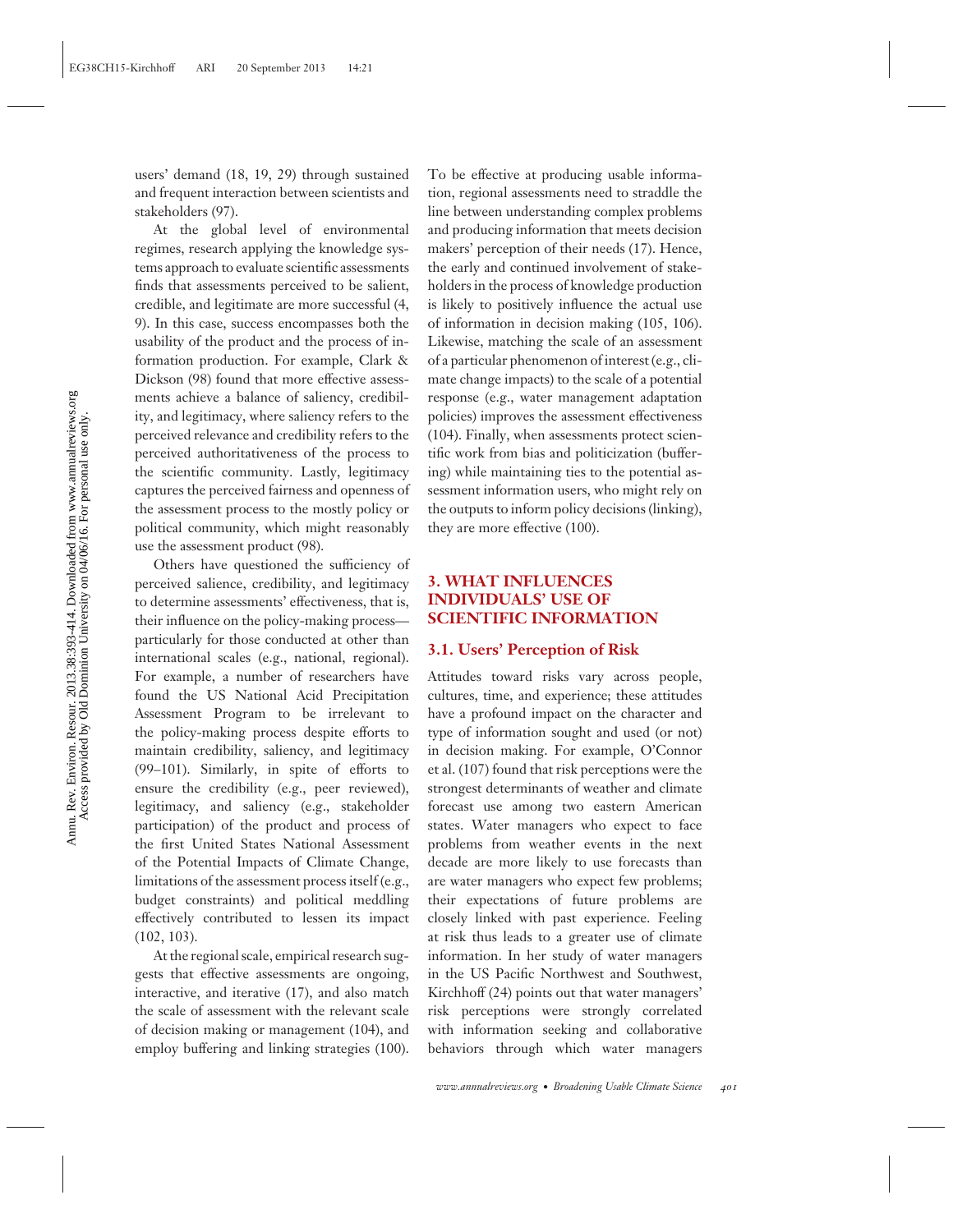gather and employ climate information as a strategy to manage risk and inform decision making. These behaviors (seeking information and developing multiple collaborative relationships) help managers assemble a portfolio of information to manage both the uncertainty related to their specific decision context and the uncertainty embedded in the information that is ultimately used in decision making (24) (for a discussion of uncertainty in water decision making, also see Reference 65). Finally, various decision environments influence risk perception differently as well. In Australia, Power et al. (108) discovered that water resource managers perceived the risk from public outcry over not using climate information in planning as more worrisome than the risk associated with using it.

Human cognition and experience also play a role in risk perceptions. Specifically, the ways in which people process information analytically (slowly, with attention and awareness of rules such as logic and probabilities) or experientially (fast and relating to emotion and experiences and learning from them) affect their perception of risk and influence their use of information (109). Marx & Weber (110, 111) found that approaches that encourage users to employ a combination of these processes positively influence forecast use. In terms of experience, worry stemming from personal experiences can influence risk perceptions and response. For example, individuals who are alarmed about a potential hazard or risk are more likely to take action informed by climate information, whereas those who are not alarmed do not take precautions (112). Visualization can also improve the likelihood of taking action. For example, Weber (112) found that interventions (e.g., visualizations) that help move future events closer in time and space raise individuals' visceral concern, which, in turn, may lead to increased responsiveness.

## **3.2. Interactions, Information Fit, and Decision Environments**

Within the broad scope of science-policy models, boundary organizations, knowledge systems, and assessments and their success (or failure) in producing usable information, a large body of literature has focused on understanding the factors that influence scientific information use in diverse areas of environmental decision making at both the producer-user interface and in the wider institutional context. In their review of this literature, Lemos et al. (11) argued that usability is affected mainly by three interconnected factors: the level and quality of interaction between producers and users of climate information; the fit, how users perceive climate information meets their needs; and the interplay, how new knowledge interacts with other types of knowledge decision makers currently use.

At the producer-user interface, robust empirical evidence from well-developed literature focusing on the use of seasonal climate forecasts by different decision makers suggests that, first, two-way communication that improves mutual understanding and, second, long-term relationships that build trust between producers and users play a significant role in increasing scientific information uptake (8, 113–119). In turn, trust building and accountability influence users' perceptions of information salience, credibility, and legitimacy in particular decision contexts (24, 120). In addition, establishing convening, translating, mediating, and collaborative processes that link producers and users increases the salience, legitimacy, and credibility of information leading to improved usability (9). For example, in the US Pacific Islands and US Southwest, ongoing collaboration between scientists and decision makers facilitated the production of information tailored to users' needs and context in the Pacific Islands case (9) and built the capacity of users to incorporate forecasts in decision making in the US Southwest case (121). Similarly, interactions and the long-term relationships they support can critically accelerate dissemination of new knowledge through the many networks to which users belong (119). Finally, usability is enhanced with interactions that help potential users understand, process, and ultimately use information in decision making.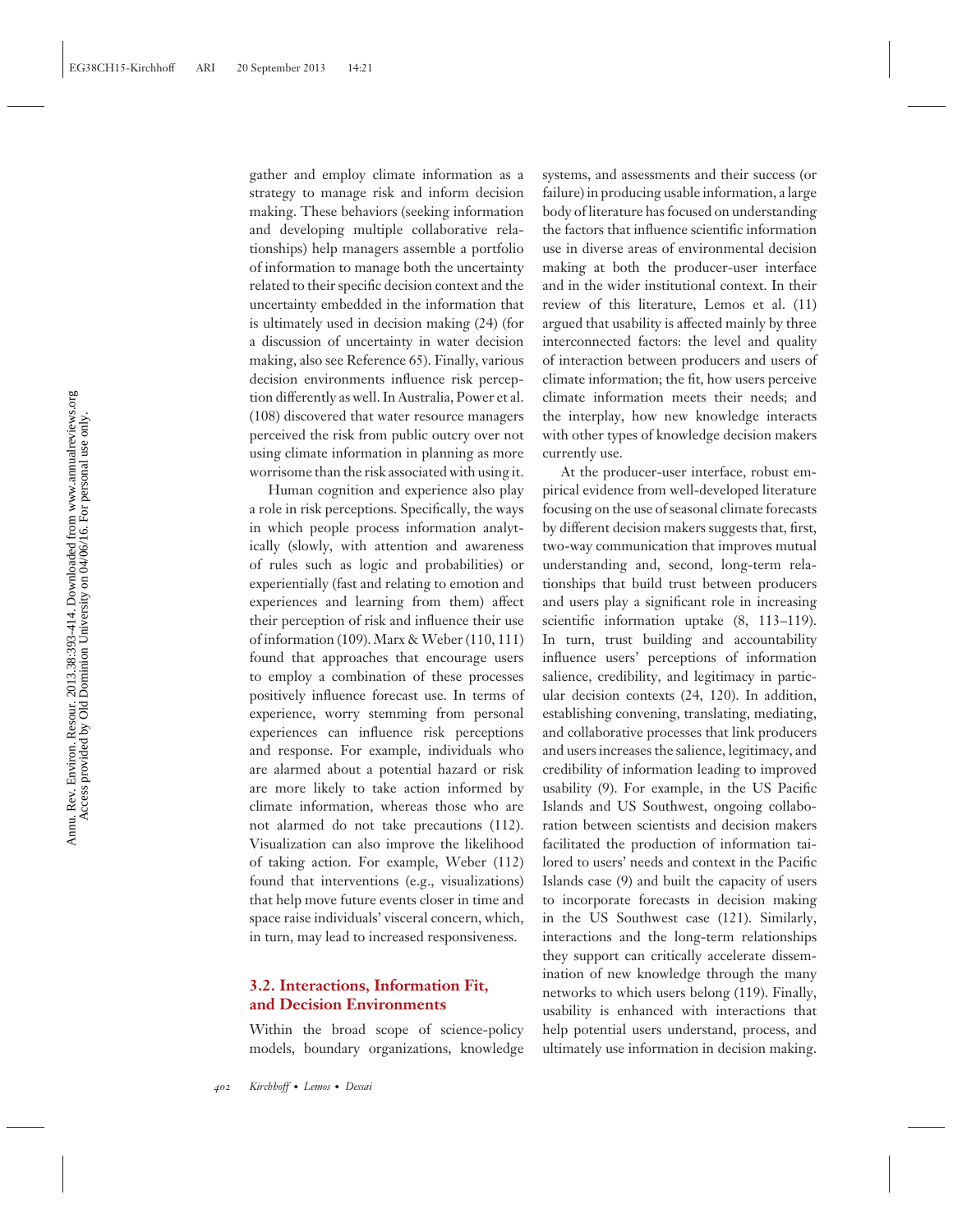Drawing on what is familiar to potential users and using holistic scenarios, especially those created using information visualization processes, improve salience and facilitate more comprehensive understanding (122). These kinds of visualization techniques have been used as an aid to local decision making across a range of applications from climate change impacts and responses (122, 123) to sustainable forest management (124) and landscape change (i.e., tourism, agriculture, and forestry) (125).

What many of these in-depth studies have found is that interaction can help mitigate many of the barriers to information use, including users' perceptions that scientific information is too uncertain to use or that it lacks the perceived level of accuracy and reliability needed to be used in decision making. Interaction can help change users' minds by facilitating in-depth discussions, including the potential trade-offs, the effects on decision making, and the risks in using information (24, 108, 126, 127). For instance, producer-user interactions over the course of a workshop helped users gain a more in-depth understanding of how stream flows are reconstructed from tree rings and how this information can be used to extend what is known about the range of natural variability for individual streams to aid in long-term drought planning (10). Similarly, explaining decision-making tools in more depth positively influences users' willingness to deploy them (72). Users also benefit from producers' explanations of choices, trade-offs, and limitations of different kinds of knowledge/information. For example, in a decision simulation experiment carried out by researchers in Arizona, disclosing data sources and assumptions underlying a water simulation model helped policy makers evaluate the salience and credibility of the model, ultimately influencing its perceived usability (72). Interaction can also help users to better integrate information in their decision making. In their study of coastal managers in California, Tribbia & Moser (128) found they need more than just information when planning for climate change; they also need support in integrating and facilitating science knowledge into practical management. Finally, interaction may work to decrease mismatches between different kinds of knowledge and values, such as explicit (e.g., facts and figures) and tacit knowledge (e.g., experience and context) (112, 129). Indeed, interaction fosters learning, which, in turn, may reduce conflicts between knowledge types by helping to transform one type of knowledge (e.g., explicit knowledge) into another (e.g., experiential or tacit knowledge).

Case studies in the United States and around the world have shown that institutions and organizational culture affect the usability of information (65, 114, 118, 130–137). For example, research found that organizations with more flexible decision-making frameworks (69) and those that insulate technocratic decision makers (138) are more likely to use information. Having sufficient human or technical capacity in-house or having access to relevant external expertise makes climate forecast use (134, 139) and climate projection use (82) more likely. Furthermore, a decision-making culture that views the use of climate information as a strategy to mitigate risk (10, 24, 140) rather than as a risky practice in itself (141) is more likely to promote integration of climate information in decision making. Finally, organizations that value research and provide incentives that promote incorporation of information into decision making also improve knowledge use (24, 115).

Although the number and breadth of empirical research efforts focusing on understanding the factors that influence the science-policy interface in environmental decision making have increased dramatically during the past 20 years, there has been relatively less effort to employ experimental approaches that have successfully evaluated knowledge uptake in other fields of enquiry, such as medicine and education (142, 143). Indeed, the design and implementation of naturalistic and laboratory-based social experiments could critically enhance our understanding of how different kinds of interventions and treatments (e.g., visualization, customization, communication) and controlled decision environments can effectively improve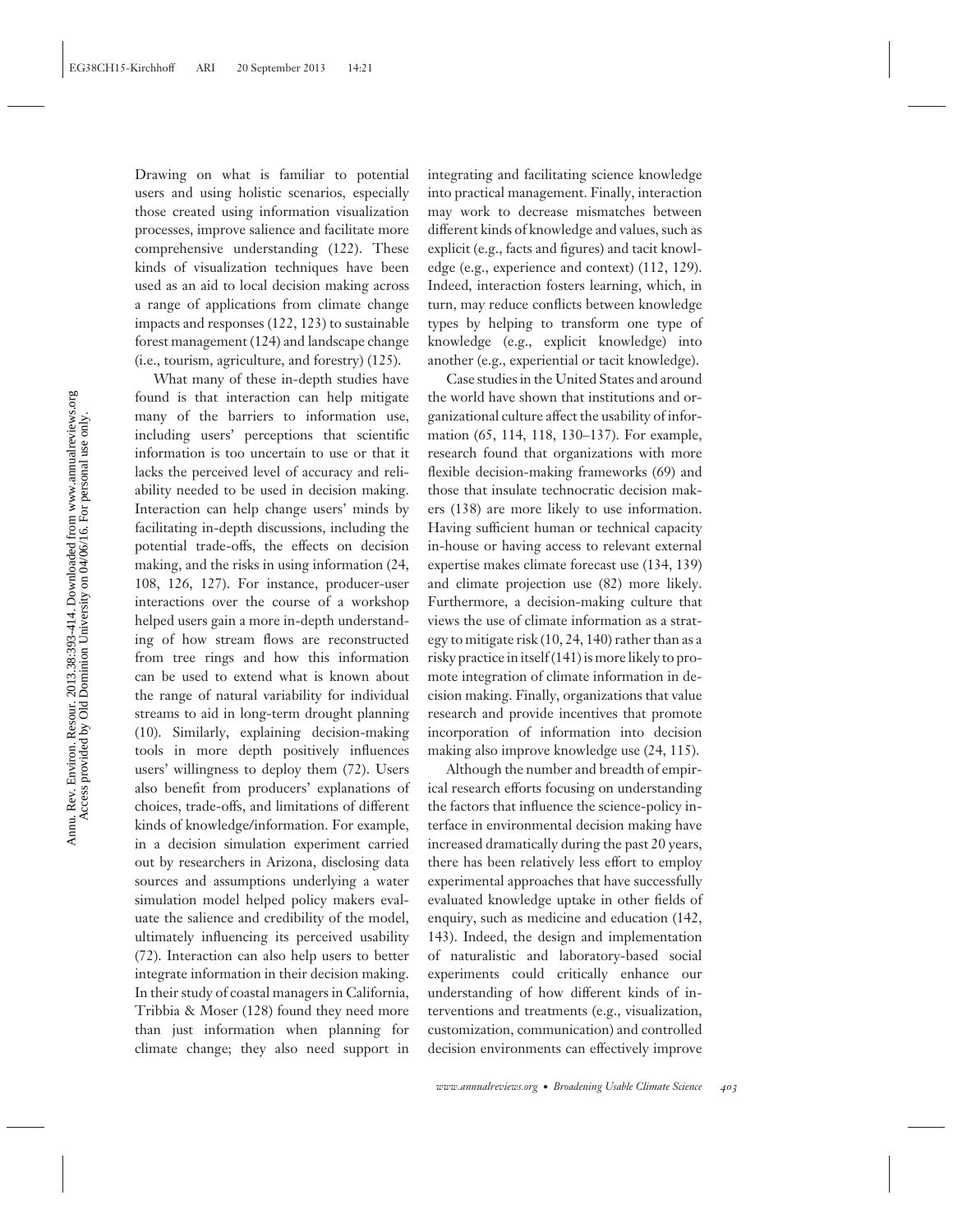# **REGIONAL INTEGRATED SCIENCES AND ASSESSMENTS**

Fueled by a user-oriented mission stymied by low rates of information uptake, the National Oceanic and Atmospheric Administration established the RISA Program in the late 1990s to support innovative, interdisciplinary, use-inspired research to inform policy and decision making and to build the capacity to prepare for and adapt to climate variability and change (29). Presently, there are 11 RISAs in the United States, covering all or part of 39 U.S. states. RISAs engage in boundary work—communication, mediation, and translation—to diminish barriers to information use (9, 43) and support ongoing interactions between RISA scientists and their stakeholders to improve the usability of information (17). Boundary work and interactions help shape decisionrelevant research programs, produce relevant information, and aid in forming and maintaining a dedicated user network to improve information uptake (146).

> our understanding of the factors enhancing or constraining knowledge use (144, 145).

## **4. BROADENING USABLE CLIMATE SCIENCE**

In our review, we have synthesized a wide range of research on science-policy models and empirical research on factors (institutional and organizational issues, risk attitudes, perceptions, and others), processes (e.g., interaction, visualization), and structures (e.g., boundary organizations, knowledge systems) that influence information use. What this empirical research shows regarding climate science is that many of the strategies for increasing climate information usability focus primarily on improving interactions between producers and users of information and obtaining a better fit of information to the specific user contexts (8, 9, 86, 88, 114). This makes sense given that most empirical examples of successful adoption have been driven by highly interactive and well-established relationships between producers and users of climate information brokered by mechanisms created specifically for that purpose (10, 17, 18, 24, 43, 119, 140).

The US RISA program (see the sidebar Regional Integrated Sciences and Assessments) is an example of a successful, highly interactive approach whereby information uptake is motivated by users' perceptions of climate risks and is predicated both on users seeking climate information and having a decision context that supports its use (24). The influence of users' behavior and decision contexts on use is an important consideration for usability because RISAs operate in the United States where climate information use is not yet regulated or mandated by the federal government. Yet, the usability of RISA-produced climate information is not just a function of users' behavior and their decision contexts.

As boundary organizations, RISAs increase usability by contextualizing the information, translating information into more usable forms, and assessing user needs. For example, by "placing climate-change variability into the geographic, political, and economic contexts of the regions," the RISAs helped users consider climate in place-based decision making (146, p. 18). In addition, by identifying shared problems among multiple users, RISAs tailored their research agendas to produce information that met the needs of both individual users and groups of users (43, 146). In this way, the RISAs are adaptive "learning organizations" able shift in response to user information demands and input rather than getting stuck producing information that is not needed (146). By focusing on producing information users want and in a format they can access easily, RISAs increase information usability (146, 147).

Although the RISAs are effective at increasing usability among individuals and groups of users, the RISA model faces a number of constraints. First, the intensity of interaction (to respond to user information needs; to contextualize, translate, and customize information; and to build trust and capacity for information use) is costly. For example, the process of information coproduction by both producers and users can be slow, often resulting in long lead times for usable information (24). Additional costs (or trade-offs) are the limited number and types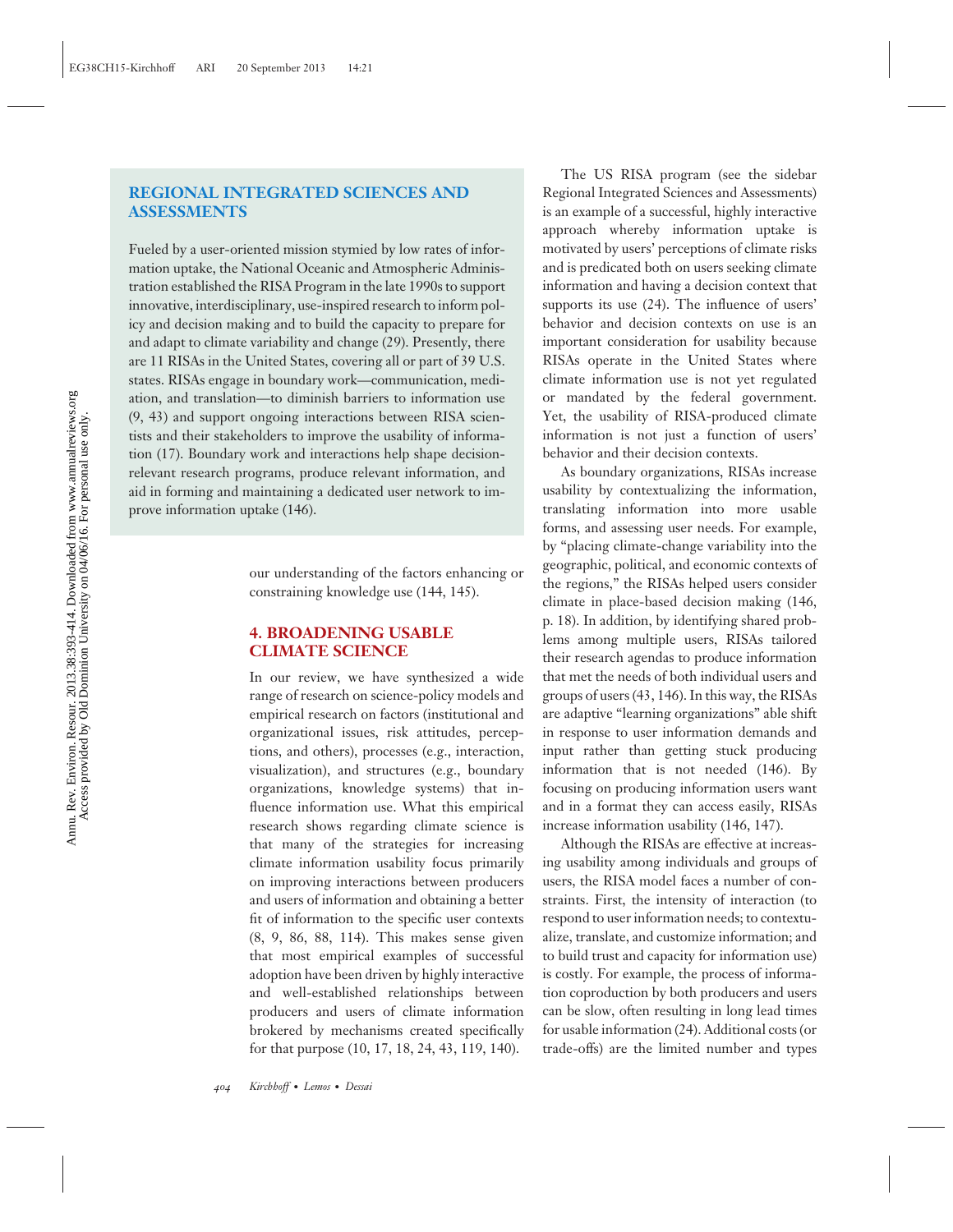of potential users RISAs are able to effectively serve (11, 24). Research suggests that highly interactive research models, like the RISAs, tend to reach predominantly high-capacity users located near the RISAs, raising questions about broader accessibility of climate information for users with less capacity and those located further away from the RISAs (24). Persistent challenges for RISA-like models have been how to broaden the reach and accessibility of information produced through highly interactive models of information production in a cost-efficient manner. As the need for climate information to inform policy increases (6, 11, 16, 65), knowledge gained from the RISA program will be necessary to create new approaches that are capable of dramatically increasing the scale of actionable climate knowledge production.

An alternative approach is the production of climate information at the national scale to serve many users and to maintain national consistency (23, 82). In the United Kingdom (see the sidebar Long-Term Climate Information Uptake in the United Kingdom), centralizing production of climate information increases the accessibility of the information for all users. Moreover, mainstreaming climate change into policy and regulation and creating successful boundary organizations, such as the UKCIP, have enhanced the uptake of long-term climate information. For example, almost all reporting authorities (companies with functions of a public nature, such as water and energy utilities) used the 2009 UK Climate Projections (UKCP09) (82).

Even though information is broadly accessible and use of the information is enhanced through mandates for certain industries and sectors, effective use is limited for a variety of reasons, including the complexity of the climate information (e.g., probabilistic climate change projections) and a lack of specificity of the scenarios to users' particular decision contexts (82). This highlights an important tension between increasing the salience of climate information for users while maintaining national consistency. Another challenge faced by the UK approach is the reliance on a single source of

# **LONG-TERM CLIMATE INFORMATION UPTAKE IN THE UNITED KINGDOM**

The first two sets of UK national climate scenarios released in 1991 and 1996 were largely aimed at the impact research community (23). With the emergence of a boundary organization, the UKCIP in 1997, subsequent scenarios, released in 1998 and 2002, saw an increasing uptake from numerous organizations (149), which was also propelled by the beginning of mainstreaming of climate change into regulation and planning. The latest set of climate scenarios, released in 2009, is known as the UK Climate Projections 2009 (UKCP09), published by the Department of Environment, Food and Rural Affairs (150). In 2008, the government adopted the Climate Change Act 2008, which has led to a significant increase in climate information uptake through (*a*) the Climate Change Risk Assessment (CCRA) and (*b*) the Adaptation Reporting Power. The first CCRA came out in 2012, making use of existing climate information to assess hundreds of impacts across 11 key sectors (151). The Adaptation Reporting Power enables the Secretary of State to direct reporting authorities to prepare reports on how they are assessing and acting on the risks and opportunities from a changing climate (152).

climate information, national climate scenarios (e.g., UKCP09), which if incorrect could create widespread vulnerability (148). By contrast, in the US RISA case, where use is voluntary and climate information production is decentralized, users seek to assemble a portfolio of information to manage both the uncertainty related to their specific decision context and the uncertainty embedded in the information (13). **Figure 2** illustrates the trade-offs in usability in the US and UK examples.

As **Figure 2** shows, neither the UK approach nor the US RISA approach, in their present incarnations, completely solves the science usability gap. In the United States, RISAs improve climate information usability for a subset of high-capacity, connected users leaving large segments of society effectively underserved. In the United Kingdom, despite a mandate, which in principle should support risk assessment, to improve information accessibility, broadly drive uptake, and reduce societal vulnerabilities in one fell swoop, usability is limited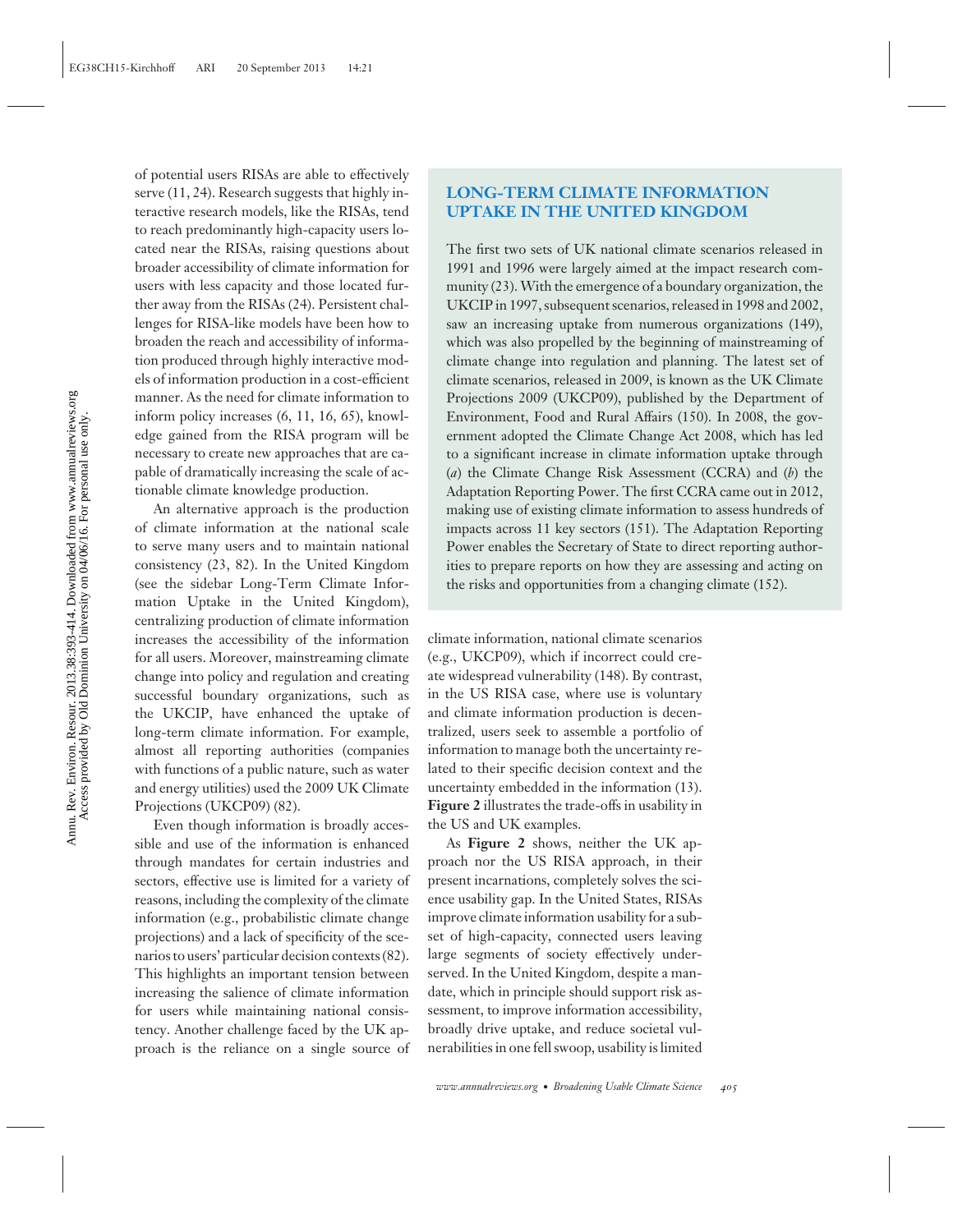

#### **Figure 2**

Usability space in the United Kingdom versus the US Regional Integrated Sciences and Assessments (RISAs). The vertical axis depicts the information use realm where users range from being primarily self-motivated to use information (e.g., risk motivated, information seeking) to users who are motivated through the regulatory environment (e.g., desire to comply with existing or future regulations). The horizontal axis shows the range of information production. On the left, production is characterized by high levels of tailoring, interaction, and support for use; there is diversity of information; and there is a regional to local focus. On the right, information production is characterized by much lower levels of tailoring and interaction; the emphasis is on national consistency; and the focus is the national level. The two green ovals represent the usability space achieved through the US RISAs (in oval *a*) and the UK climate change scenarios  $(in \text{ oval } b).$ 

by the complexity of the information, which requires high scientific competence/training and familiarity in dealing with climate information.

### **5. CONCLUSION**

There is an ever growing number of complex environmental problems that increasingly need science to support decision making. Despite the growing availability of scientific information, there is a persistent gap between knowledge production and its use to inform decision making. Scholars have explored different ways to narrow this gap through better understanding society's relationship to science, including both

how it shapes the science that is produced and how that science is used (or not) to support decisions. These efforts have produced a rapid evolution of science-society models, ranging from the 1940s linear model to more complex models of science production that embrace interdisciplinary approaches and involve stakeholders to help solve societal problems. In spite of these efforts to rethink and restructure science production, current approaches have not been able to surmount the usability gap. This review advances this practical and scholarly inquiry by surveying a wide range of research on science-policy models and empirical research on the factors, processes, and structures that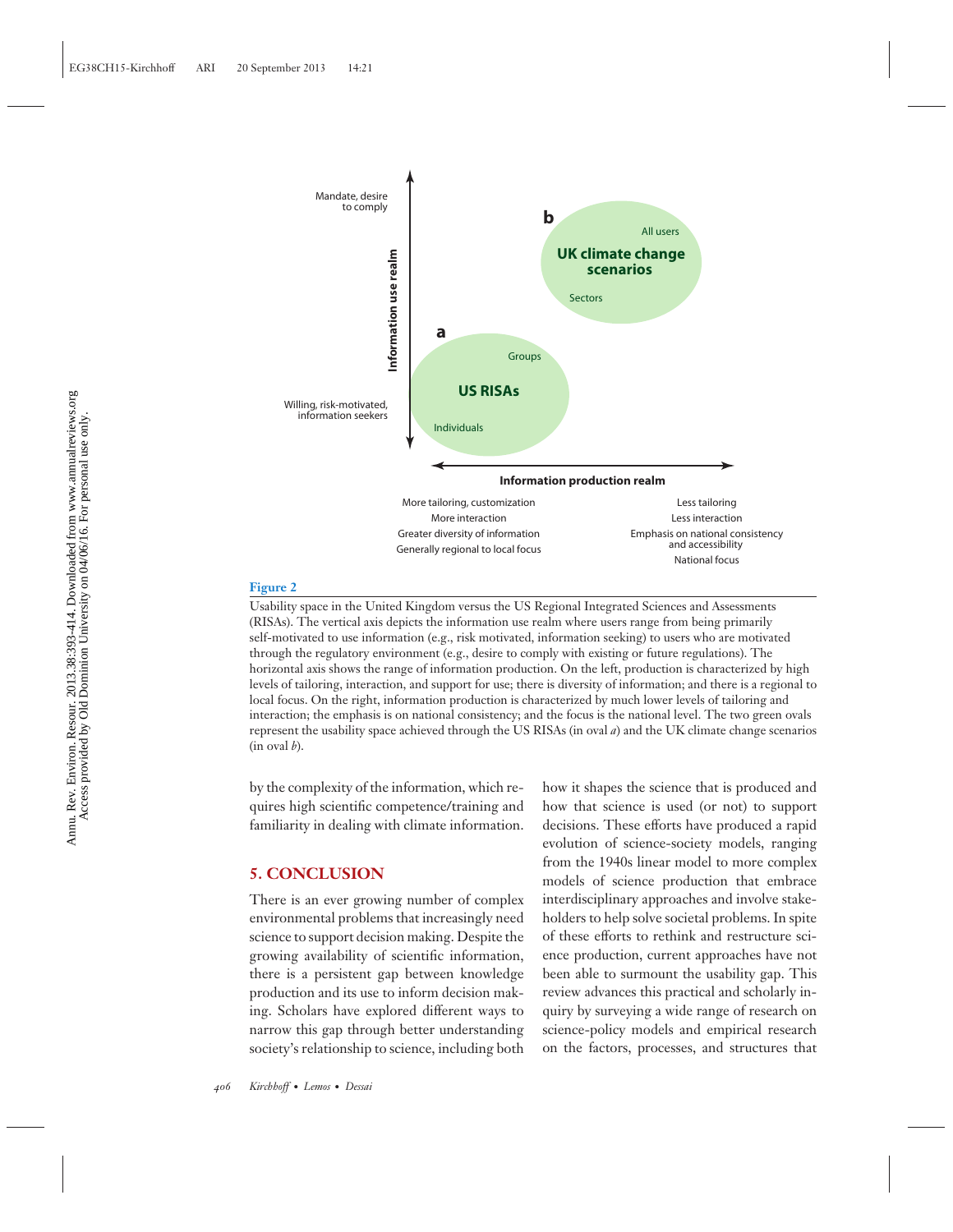influence science usability, highlighting the lessons that can both support the creation of new science/policy interfaces and inform the institutionalization of successful models. We also compare two different climate information production approaches one in the United States, the RISA program, and one in the United Kingdom, the national climate change scenarios/projections. What this comparison shows is that neither approach solves the science for society challenge. In the United States, RISAs improve climate information usability for a limited group of high-capacity, connected users potentially at the expense of other high-priority needs. And in the United Kingdom, despite a mandate, which should dramatically increase uptake, usability is hampered by the complexity of the information. Furthermore, the overreliance on a single source of climate information introduces the risk of maladaptation should this information be incorrect.

The larger literature review and the crosscountry comparison revealed a number of challenges and areas where additional work is needed to enhance information production and uptake. Although interaction has been shown to consistently increase usability, there remains a need to overcome the constraints and disincentives that limit both the ability of scientists to engage with user communities and broker knowledge and that limit users' ability to engage with scientists. A particular challenge is overcoming the entrenched institutional

roadblocks that can circumvent information uptake despite the establishment of successful information provisioning efforts between scientists and groups of users. Institutional change can be more difficult and much slower to occur, but finding ways to make even small gains in these areas (integrative, holistic strategies for interaction) can result in vast improvements in uptake when groups of users are targeted. Another critical need is to think beyond individual producer-user interactions, which are time-consuming and costly for both parties, to understand what is common and/or unique about the information users and their decision environments that would inform the aggregation of users into groups. Creating groups of users with similar information needs and decision contexts could aid producers in two important ways: (*a*) Increasing the efficiency of each interaction would help producers serve a broader range of users, and (*b*) guiding the range of potential strategies producers may choose to employ to those potentially more compatible with the target audience (once the characteristics of that target audience are known). Finally, rather than incremental improvements to existing ways we produce information, we may need systemic changes rendering new approaches capable of more effectively responding to higher levels of demand and a broader user base. Understanding how to improve usability for broad groups of users and scales of decision making is a reasonable first step.

#### **SUMMARY POINTS**

- 1. There has been a rapid evolution of increasingly complex science-policy models to help understand science-society interaction and to aid in understanding how to provide information to solve societal problems.
- 2. Despite this advancement and attention to problem solving, there is a persistent gap between production and use of scientific knowledge.
- 3. Much of the work to bridge the gap has focused on interactions between producers and individual users and their decision contexts.
- 4. We propose that to achieve more widespread uptake in information requires a shift in the way in which we approach information provisioning.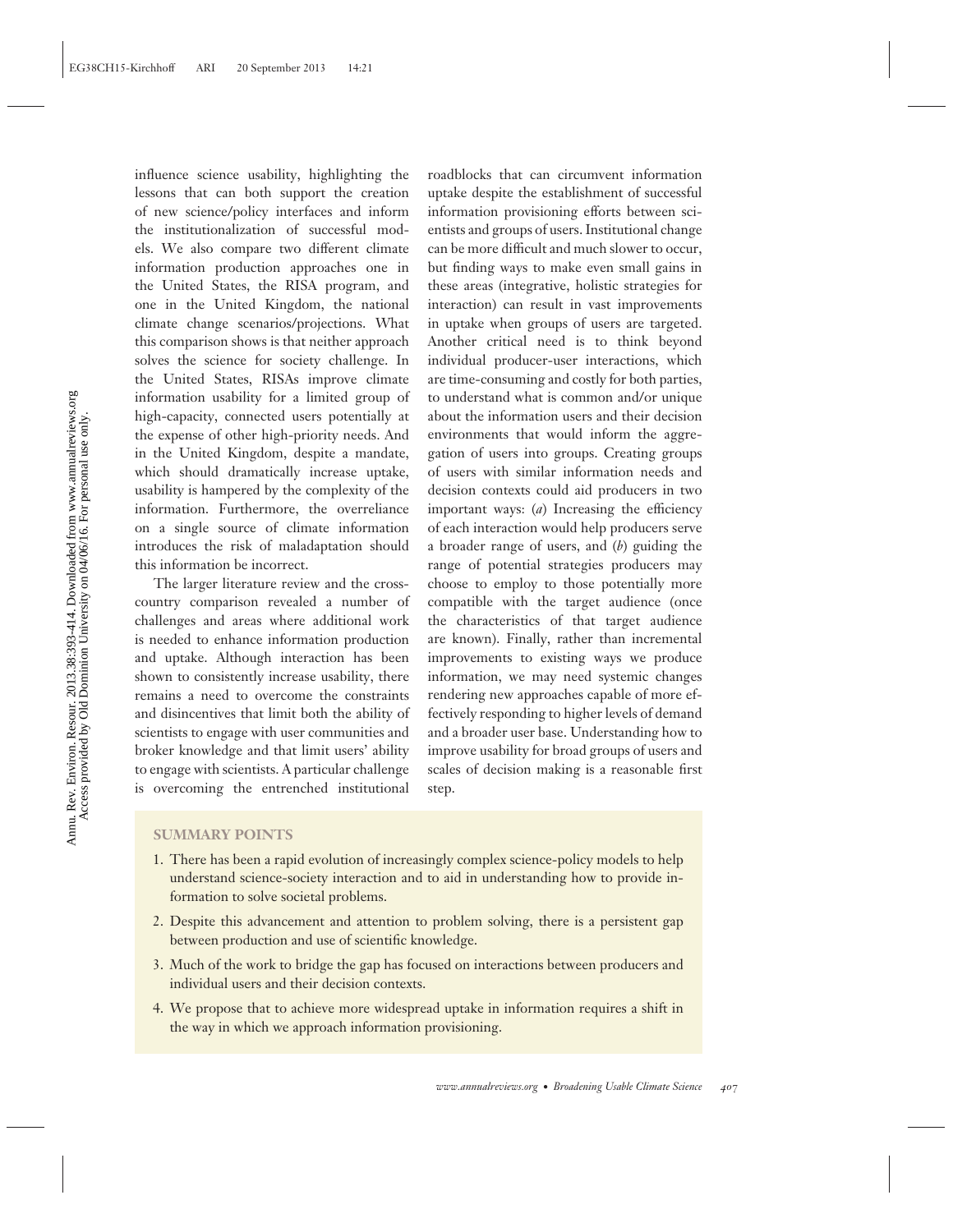5. To advance more broad dissemination and use of information, we suggest there is a need to better understand users in the aggregate to increase the efficiency of interactions and to inform the strategies producers use to reach groups of potential users.

#### **FUTURE ISSUES**

- 1. Beyond understanding users in the aggregate, there is a need to overcome institutional constraints that limit information uptake in spite of the best efforts at information provisioning.
- 2. There is a need to explore how interactions between producers and users that have increased usability in the past can be more integrative, representing more of the users' decision contexts (e.g., institutions, regulators, etc.).
- 3. More in-depth ethnographic studies across a range of users are necessary to understand how science informs decision making and whether decision-making outcomes improve.
- 4. Deployment of experimental and quasi-experimental approaches is needed to understand how different interventions shape scientific knowledge uptake by environmental decision makers.
- 5. More empirical studies to explore the range of ongoing naturalistic experiments in climate information provisioning across the world could also critically contribute to the design of more effective science-policy interfaces.

# **DISCLOSURE STATEMENT**

The authors are not aware of any affiliations, memberships, funding, or financial holdings that might be perceived as affecting the objectivity of this review.

## **ACKNOWLEDGMENTS**

Christine Kirchhoff and Maria Carmen Lemos are supported by the National Oceanic and Atmospheric Administration's Climate Program Office through Grant NA10OAR4310213 with the Great Lakes Integrated Sciences and Assessments (GLISA) program at Michigan State University and the University of Michigan. Suraje Dessai is supported by the European Research Council (ERC) under the European Union's Seventh Framework Programme for Research (FP7/2007– 2013), ERC Grant agreements 284369 and 308291. The authors are responsible for any errors. After this review was prepared, Christine Kirchhoff relocated to the Department of Civil and Environmental Engineering, University of Connecticut, Storrs, CT 06269-3037.

#### **LITERATURE CITED**

- 1. Bush V. 1945. *Science the Endless Frontier*. Washington, DC: US Gov. Print. Off.
- 2. Gibbons M. 2000. Mode 2 society and the emergence of context-sensitive science. *Sci. Public Policy* 27:159–63
- 3. Cash DW, Clark WC, Alcock F, Dickson NM, Eckley N, et al. 2003. Knowledge systems for sustainable development. *Proc. Natl. Acad. Sci. USA* 100:8086–91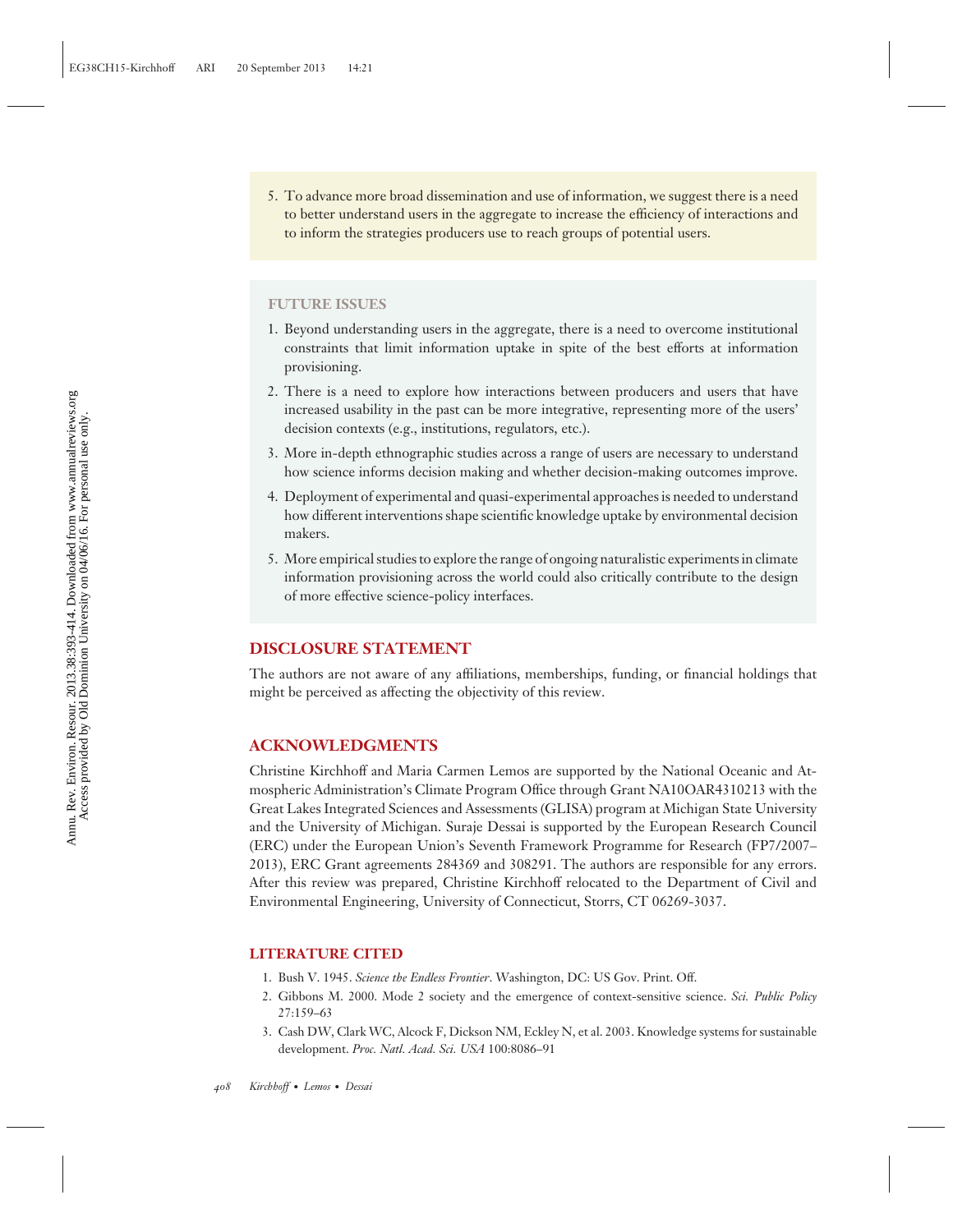- 4. Farrell AE, Jäger J, eds. 2006. Assessments of Regional and Global Environmental Risks: Designing Processes *for the Effective Use of Science in Decisionmaking*. Washington, DC: Resour. Future
- 5. Guston DH. 2001. Boundary organizations in environmental policy and science: an introduction. *Sci. Technol. Hum. Values* 26:399–408
- 6. Natl. Res. Counc. 2009. *Informing Decisions in a Changing Climate: Panel on Strategies and Methods for Climate-Related Decision Support.* Washington, DC: Natl. Acad. Press
- 7. Natl. Res. Counc. 2010. *America's Climate Choices: Panel on Advancing the Science of Climate Change.* Washington, DC: Natl. Acad. Press
- 8. Carbone GJ, Dow K. 2005. Water resource management and drought forecasts in South Carolina. *J. Am. Water Resour. Assoc.* 41:145–55
- 9. Cash DW, Borck JC, Patt AG. 2006. Countering the loading-dock approach to linking science and decision making: comparative analysis of El Niño/Southern Oscillation (ENSO) forecasting systems. *Sci. Technol. Hum. Values* 31:465–94
- 10. Rice JL, Woodhouse CA, Lukas JL. 2009. Science and decision making: water management and tree-ring data in the western United States. *J. Am. Water Resour. Assoc.* 45:1248–59
- 11. Lemos MC, Kirchhoff CJ, Ramparasad V. 2012. Narrowing the climate information usability gap. *Nat. Clim. Change* 2:789–94
- 12. Cox B, Ince R. 1996. Politicians must not elevate mere opinion over science. *New Statesman* 141:5137–38
- 13. Feldman M. 1989. *Order Without Design: Information Production and Policymaking.* Palo Alto, CA: Stanford Univ. Press
- 14. Meyer R. 2011. The public values failures of climate science in the US. *Minerva* 49:47–70
- 15. Dilling L. 2007. Towards science in support of decision making: characterizing the supply of carbon cycle science. *Environ. Sci. Policy* 10:48–61
- 16. Dilling L, Lemos MC. 2011. Creating usable science: opportunities and constraints for climate knowledge use and their implications for science policy. *Glob. Environ. Change* 21:680–89
- 17. Lemos MC, Morehouse B. 2005. The co-production of science and policy in integrated climate assessments. *Glob. Environ. Change* 15:57–68
- 18. McNie EC. 2007. Reconciling the supply of scientific information with user demands: an analysis of the problem and review of the literature. *Environ. Sci. Policy* 10:17–38
- 19. Sarewitz D, Pielke RA Jr. 2007. The neglected heart of science policy: reconciling supply of and demand for science. *Environ. Sci. Policy* 10:5–16
- 20. Eden S. 2011. Lessons on the generation of usable science from an assessment of decision support practices. *Environ. Sci. Policy* 14:11–19
- 21. Moser SC, Dilling L, eds. 2007. *Creating a Climate for Change: Communicating Climate Change and Facilitating Social Change*. Cambridge, UK: Cambridge Univ. Press
- 22. Klopper E, Vogel CH, Landman WA. 1996. Seasonal climate forecasts—potential agricultural-risk management tools? *Clim. Change* 76:73–90
- 23. Hulme M, Dessai S. 2008. Negotiating future climates for public policy: a critical assessment of the development of climate scenarios for the UK. *Environ. Sci. Policy* 11:54–70
- 24. Kirchhoff CJ. 2013. Understanding and enhancing climate information use in water management. *Clim. Change.* 119:495–509
- 25. Gibbons M, Limoges C, Nowotny H, Schartzman S, Scott P, Trow M. 1994. *The New Production of Knowledge*. London, UK: Sage
- 26. Latour B. 1998. From the world of science to the world of research? *Science* 280:208–09
- 27. Jasanoff S. 1990. *The Fifth Branch: Science Advisers as Policymakers*. Cambridge, MA: Harvard Univ. Press
- 28. Lovbrand E, Onberg G. 2005. Discussion: comment on "How science makes environmental controversies worse" by Daniel Sarewitz, Environmental Science and Policy, 7, 385–403 and ''When scientists politicise science: making sense of the controversy over the skeptical environmentalist'' by Roger A. Pielke Jr., Environmental Science and Policy, 7, 405–417. *Environ. Sci. Policy* 8:195–97
- 29. McNie E. 2008. *Co-Producing Useful Climate Science for Policy: Lessons from the RISA Program*. Boulder, CO: Univ. Colo. 290 pp.
- 30. O'Mahony S, Bechky BA. 2008. Boundary organizations: enabling collaboration among unexpected allies. *Adm. Sci. Q.* 53:422–59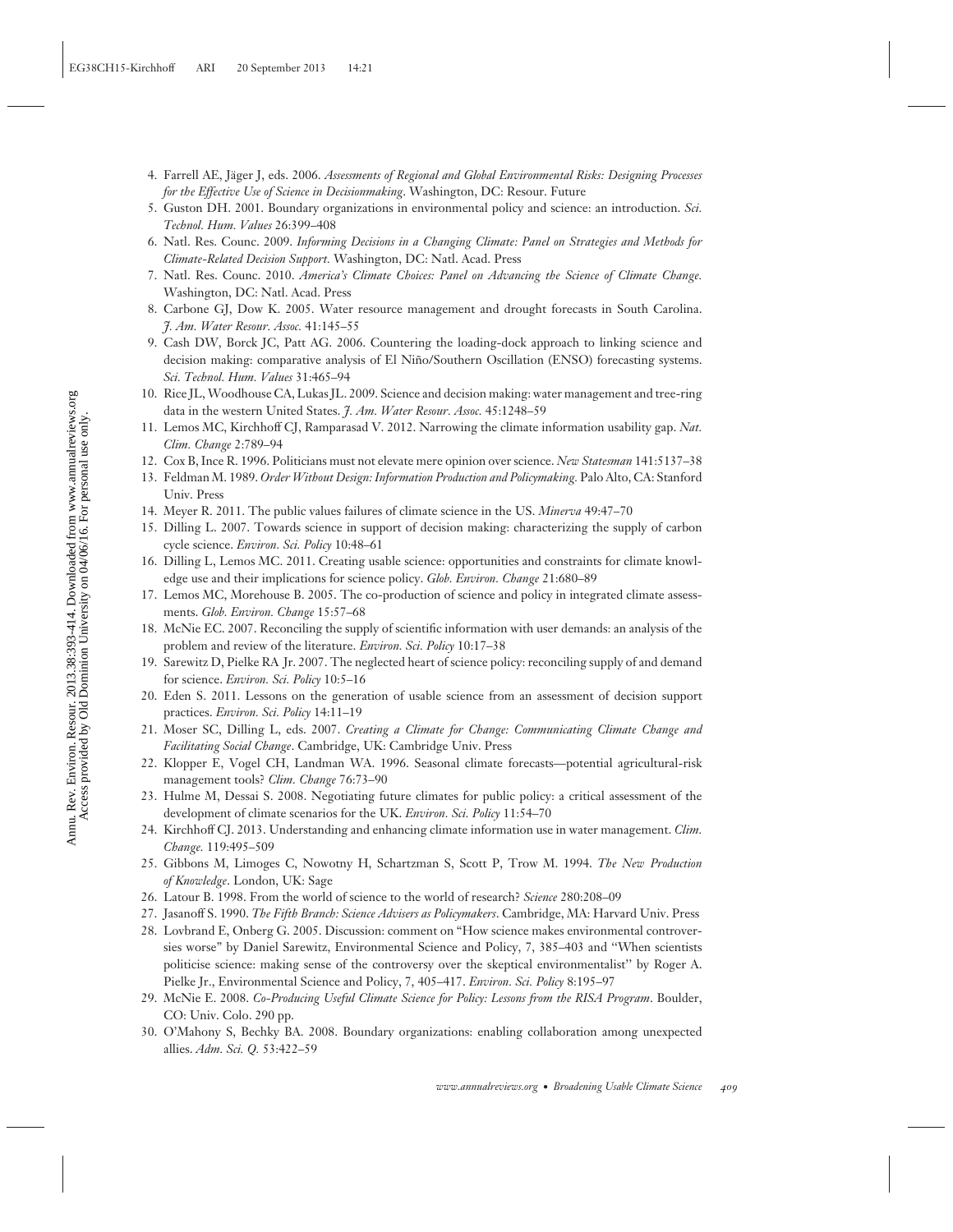- 31. Tomich TP, Timmer DW, Velarde SJ, Alegre J, Areskoug V, et al. 2007. Integrative science in practice: process perspectives from ASB, the Partnership for the Tropical Forest Margins. *Agric. Ecosyst. Environ.* 121:269–86
- 32. Weiss CH. 1978. Improving the linkage between social research and public policy. In *Knowledge and Policy: Uncertain Connection*, ed. LE Lynn, pp. 23–81. Washington, DC: Natl. Acad. Press
- 33. Jasanoff S, Wynne B. 1998. Science and decision making. *Human Choice and Climate Change: The Societal Framework*, Vol. 1, ed. S Rayner, E Malone, pp. 1–88. Columbus, OH: Battelle Press
- 34. Weiss C. 1995. The haphazard connection: social science and public policy. *Int. J. Educ. Res.* 23:137–50
- 35. Funtowicz SO, Ravetz JR. 1993. The emergence of post-normal science. In *Science, Politics and Morality: Scientific Uncertainty and Decision Making*, Vol. 17, ed. R von Schomberg, pp. 85–123. Dordrecht: Kluwer Acad.
- 36. Pielke RA Jr. 1995. Usable information for policy: an appraisal of the U.S. Global Change Research Program. *Policy Sci.* 28:39–77
- 37. Natl. Res. Counc. 2009. *Restructuring Federal Climate Research to Meet the Challenges of Climate Change.* Washington, DC: Natl. Acad. Press
- 38. Pereira G, Raes F, de Sousa Pedrosa T, Rosa P, Brodersen S, et al. 2009. Atmospheric composition change research: time to go post-normal? *Atmos. Environ.* 43:5423–32
- 39. Turnpenny J, Jones M, Lorenzoni I. 2011. Where now for post-normal science? A critical review of its development, definitions, and uses. *Sci. Technol. Hum. Values* 36:287–306
- 40. Wolgar S. 2000. Social basis of interactive social science. *Sci. Public Policy* 27:165–73
- 41. Kloprogge P, Van Der Sluijs JP. 2006. The inclusion of stakeholder knowledge and perspectives in integrated assessment of climate change. *Clim. Change* 75:359–89
- 42. Cutts BB, White DD, Kinzig AP. 2011. Participatory geographic information systems for the coproduction of science and policy in an emerging boundary organization. *Environ. Sci. Policy* 14:977–85
- 43. Feldman DL, Ingram HM. 2009. Making science useful to decision makers: climate forecasts, water management and knowledge networks. *Weather Clim. Soc.* 1:9–21
- 44. Folke C, Hahn T, Olsson P, Norberg J. 2005. Adaptive governance of social-ecological systems. *Annu. Rev. Environ. Resour.* 30:441–73
- 45. Macleod CJA, Blackstock KL, Haygarth PM. 2008. Mechanisms to improve integrative research at the science-policy interface for sustainable catchment management. *Ecol. Soc.* 13:48–62
- 46. McKinley DC, Briggs RD, Bartuska AM. 2012. When peer-reviewed publications are not enough! Delivering science for natural resource management. *Forest Policy Econ.* 21:1–11
- 47. Meinke H, Howden SM, Struik PC, Nelson R, Rodriguez D, Chapman SC. 2009. Adaptation science for agriculture and natural resource management—urgency and theoretical basis. *Curr. Opin. Environ. Sustain.* 1:69–76
- 48. Robertson DP, Hull RB. 2003. Public ecology: an environmental science and policy for global society. *Environ. Sci. Policy* 6:399–410
- 49. Ravetz JR. 2006. Post-normal science and the complexity of transitions towards sustainability. *Ecol. Complex.* 3:275–84
- 50. Franks J. 2010. Boundary organizations for sustainable land management: the example of Dutch Environmental Co-Operatives. *Ecol. Econ.* 70:283–95
- 51. De Freitas DM, Tagliani PRA. 2009. The use of GIS for the integration of traditional and scientific knowledge in supporting artisanal fisheries management in southern Brazil. *J. Environ. Manag.* 90:2071– 80
- 52. Lemos MC, Finan T, Fox R, Nelson D, Tucker J. 2002. The use of seasonal climate forecasting in policymaking: lessons from northeast Brazil. *Clim. Change* 55:479–507
- 53. Gough M. 2003. *Politicizing Science*. Stanford, CA: Hoover Inst.
- 54. Guston DH. 1999. Stabilizing the boundary between politics and science: the role of the office of technology transfer as a boundary organization. *Soc. Stud. Sci*. 29:87–111
- 55. Ison R, Roling N, Watson D. 2007. Challenges to science and society in the sustainable management and use of water: investigating the role of social learning. *Environ. Sci. Policy* 10:499–511
- 56. Lemos MC. 2008. Whose water is it anyway? Water management, knowledge, and equity in NE Brazil. In *Water Place Equity* ed. J Witeley, R Perry, H Ingram, pp. 249–70. Cambridge, MA: MIT Press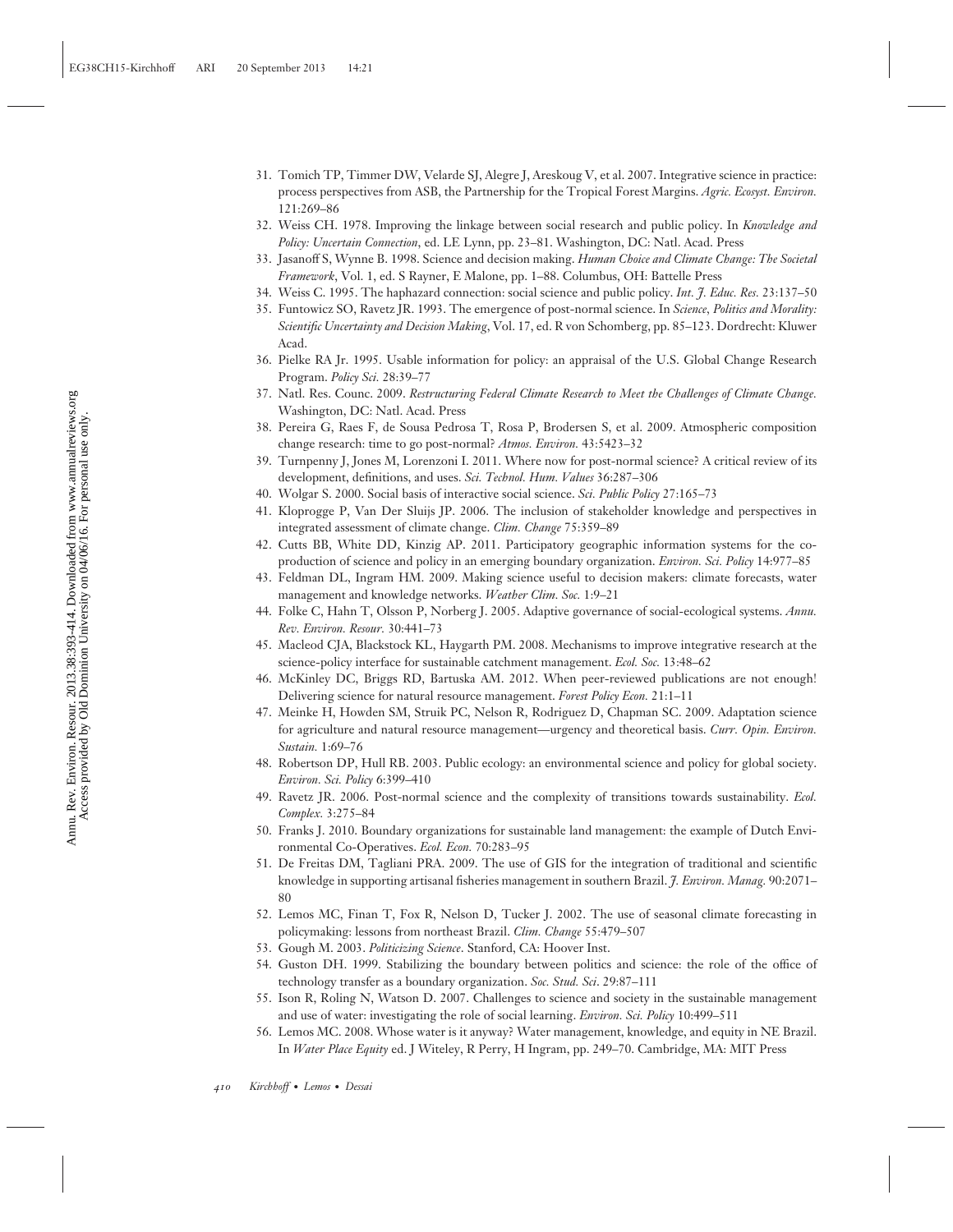- 57. Taddei R. 2011. Watered-down democratization: modernization versus social participation in water management in Northeast Brazil. *Agric. Hum. Values* 28:109–21
- 58. Pellizzoni L. 2010. Environmental knowledge and deliberative democracy. In *Environmental Sociology: European Perspectives and Interdisciplinary Challenges*, ed. M Gross, H Heinrichs, pp. 159–83. London, UK: Springer
- 59. Lemos MC, Bell A, Engle NE, Formiga-Johnsson RM, Nelson DR. 2010. Technical knowledge and water resources management: a comparative study of river basin councils, Brazil. *Water Resour. Res.* 46:W06523
- 60. Wesselink A, Hoppe R. 2011. If post-normal science is the solution, what is the problem? The politics of activist environmental science. *Sci. Technol. Hum. Values* 36:389–412
- 61. Turnpenny J, Lorenzoni I, Jones M. 2009. Noisy and definitely not normal: responding to wicked issues in the environment, energy and health. *Environ. Sci. Policy* 12:347–58
- 62. Miller JD, Scott EC, Okamoto S. 2006. Public acceptance of evolution. *Science* 313:765–66
- 63. Sarewitz D. 2004. How science makes environmental controversies worse. *Environ. Sci. Policy* 7:385–403
- 64. McCright AM, Dunlap RE. 2011. The politicization of climate change and polarization in the American public's views of global warming. *Sociol. Q.* 52:155–94
- 65. Kiparsky M, Milman A, Vicuña S. 2012. Climate and water: knowledge of impacts to action on adaptation *Annu. Rev. Environ. Resour.* 37:163–94
- 66. Yearley S. 2000. Making systematic sense of public discontents with expert knowledge: two analytical approaches and a case study. *Public Underst. Sci.* 9:105–22
- 67. Bandura A. 1973. *Aggression: A Social Learning Analysis*. Englewood Cliffs, NJ: Prentice-Hall
- 68. Star SL, Griesemer JR. 1989. Institutional ecology, 'translations' and boundary objects: amateurs and professionals in Berkeley's Museum of Vertebrate Zoology, 1907–39. *Soc. Stud. Sci.* 19:387–420
- 69. Guston DH. 2007. *Between Politics and Science: Assuring the Integrity and Productivity of Research*. New York: Cambridge Univ. Press
- 70. Carr A, Wilkinson R. 2005. Beyond participation: boundary organizations as a new space for farmers and scientists to interact. *Soc. Nat. Resour.* 18:255–65
- 71. Lynch AH, Tryhorn L, Abramson R. 2008. Working at the boundary: facilitating interdisciplinarity in climate change adaptation research. *Bull. Am. Meteorol. Soc.* 89:169–79
- 72. White DD, Wutich A, Larson KL, Gober P, Lant T, Senneville C. 2010. Credibility, salience, and legitimacy of boundary objects: water managers' assessment of a simulation model in an immersive decision theater. *Sci. Public Policy* 37:219–32
- 73. Carr A, Wilkinson R. 2005. Beyond participation: boundary organizations as a new space for farmers and scientists to interact. *Soc. Nat. Resour.* 18:255–65
- 74. Hulme M, Turnpenny J. 2004. Understanding and managing climate change: the UK experience. *Geogr. J.* 170:105–15
- 75. Hedger MM, Connell R, Bramwell P. 2006. Bridging the gap: empowering decision-making for adaptation through the UK Climate Impacts Programme. *Clim. Policy* 6:201–15
- 76. Kirchhoff CJ, Lemos MC, Engle NL. 2012. What influences climate information use in water management? The role of boundary organizations and governance regimes in Brazil and the US. *Environ. Sci. Policy* 26:6–18
- 77. Kasperson RE. 2010. Science and disaster risk reduction. *Int. J. Disaster Risk Sci.* 1:3–9
- 78. Owens S, Petts J, Bulkeley H. 2006. Boundary work: knowledge, policy, and the urban environment. *Environ. Plan. C* 24:633–43
- 79. Clark WC, Tomich TP, van Noordwijk M, Guston D, Catacutan D, et al. 2011. Boundary work for sustainable development: Natural resource management at the Consultative Group on International Agricultural Research (CGIAR). *Proc. Natl. Acad. Sci. USA.* In press. doi:10.1073/pnas.0900231108
- 80. Dei GJS. 1993. Indigenous African knowledge systems: local traditions of sustainable forestry. *Singap. J. Trop. Geogr.* 14:28–41
- 81. Pingali PL, Hossain M, Pandey S, Price LL. 1998. Economics of nutrient management in Asian rice systems: towards increasing knowledge intensity. *Field Crops Res.* 56:157–76
- 82. Tang S, Dessai S. 2012. Usable science? The U.K. climate projections 2009 and decision support for adaptation planning. *Weather Clim. Soc.* 4:300–13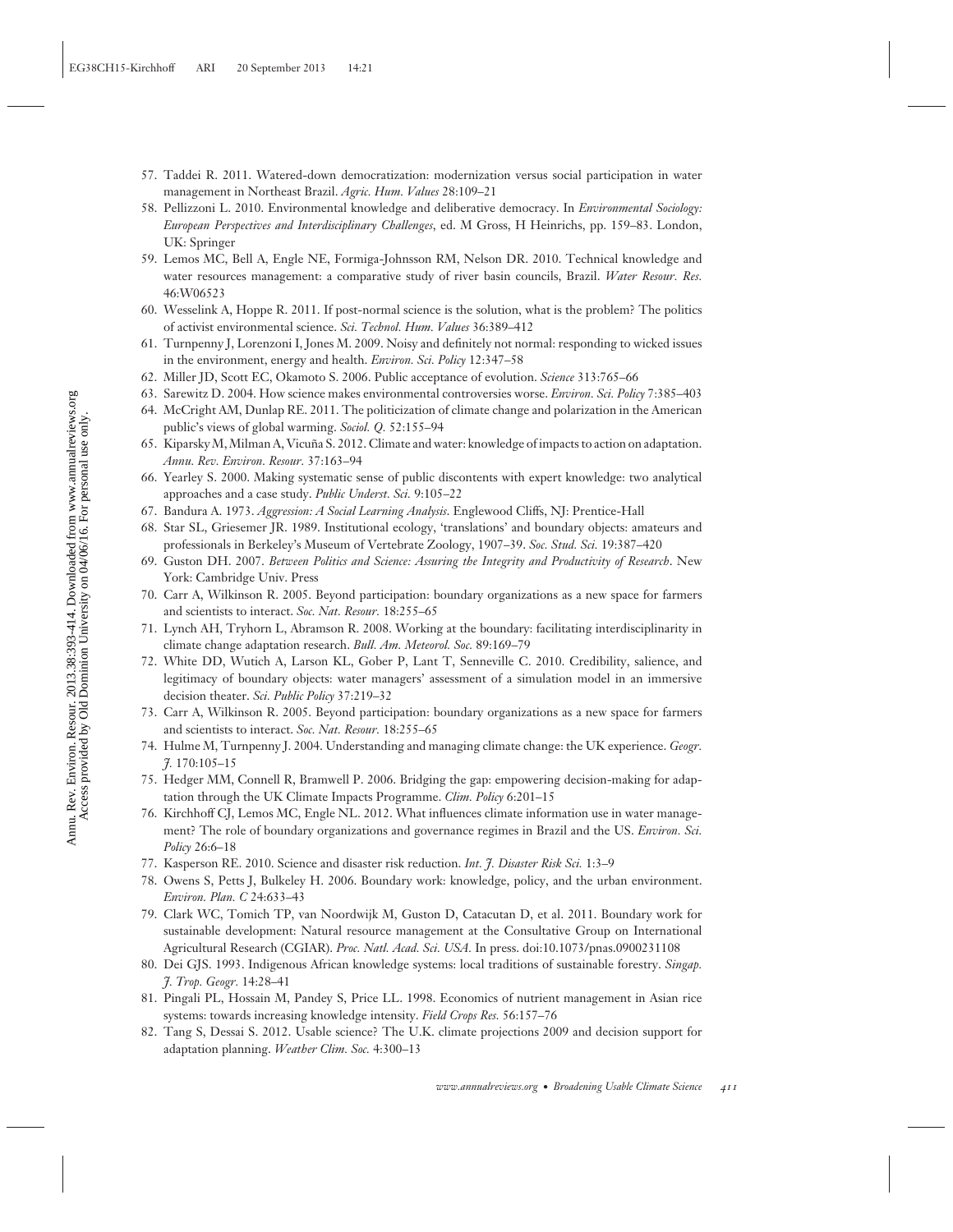- 83. Hegger D, Lamers M, Van Zeijl-Rozema A, Dieperink C. 2012. Conceptualising joint knowledge production in regional climate change adaptation projects: success conditions and levers for action. *Environ. Sci. Policy* 18:52–65
- 84. Meinke H, Nelson R, Kokic P, Stone R, Selvaraju R, Baethgen W. 2006. Actionable climate knowledge: from analysis to synthesis. *Clim. Res.* 33:101–10
- 85. Munang R, Rivington M, Takle ES, Mackey B, Thiaw I, Liu J. 2010. Climate information and capacity needs for ecosystem management under a changing climate. *Procedia Environ. Sci.* 1:206–27
- 86. Buizer J, Jacobs K, Cash D. 2010. Making short-term climate forecasts useful: linking science and action. *Proc. Natl. Acad. Sci. USA.* In press. doi:10.1073/pnas.0900518107
- 87. van Kerkhoff L, Szlezak NA. 2010. The role of innovative global institutions in linking knowledge and action. *Proc. Natl. Acad. Sci. USA.* In press. doi:10.1073/pnas.0900541107
- 88. Jacobs K, Lebel L, Buizer J, Addams L, Matson P, et al. 2010. Linking knowledge with action in the pursuit of sustainable water-resources management. *Proc. Natl. Acad. Sci. USA.* In press. doi:10.1073/pnas.0813125107
- 89. van Kerkhoff L, Lebel L. 2006. Linking knowledge and action for sustainable development. *Annu. Rev. Environ. Resour.* 31:445–77
- 90. Wallington TJ, Maclean K, Darbas T, Robinson CJ. 2010. Knowledge—action systems for integrated water management: national and international experiences, and implications for south east Queensland. *Water Secur. Res. Alliance Tech. Rep. No. 29*, City East, QLD, Aust.
- 91. Parson EA. 1995. Integrated assessment and environmental-policy making—in pursuit of usefulness. *Energy Policy* 23:463–75
- 92. Solomon S, Qin D, Manning M, Chen Z, Marquis M, et al., eds. 2007. Summary for policymakers. In *Climate Change 2007: The Physical Science Basis. Contribution of Working Group I to the Fourth Assessment Report of the Intergovernmental Panel on Climate Change*. Cambridge, UK: Cambridge Univ. Press
- 93. Millenn. Ecosyst. Assess. 2003. *Ecosystems and Human Well-Being: A Framework for Assessment.* Washington, DC: Island
- 94. World Meteorol. Organ. 2011. *Scientific Assessment of Ozone Depletion: 2010, Global Ozone Research and Monitoring Project.* Geneva, Switz.: World Meteorol. Organ.
- 95. Reis S, Grennfelt P, Klimont Z, Amann M, ApSimon H, et al. 2012. Atmospheric science: from acid rain to climate change. *Science* 338:1153–54
- 96. Parson EA. 2003. *Protecting the Ozone Layer: Science and Strategy*. New York: Oxford Univ. Press
- 97. Kirchhoff CJ. 2010. *Integrating science and policy: climate change assessments and water resources management.* PhD thesis. School Nat. Resour. Environ., Univ. Mich., Ann Arbor. 293 pp.
- 98. Clark W, Dickson N. 1999. The Global Environmental Assessment Project: learning from efforts to link science and policy in an interdependent world. *Acclimations* 8:6–7
- 99. Herrick C, Jamieson D. 1995. The social construction of acid rain: some implications for science/policy assessment. *Glob. Environ. Change* 5:105–12
- 100. Keller AC. 2010. Credibility and relevance in environmental policy: measuring strategies and performance among science assessment organizations. *J. Public Adm. Res. Theory* 20:357–86
- 101. Rubin ES, Lave LB, Morgan MG. 1991. Keeping climate research relevant. *Issues Sci. Technol.* 8:47–55
- 102. Mooney C. 2007. An inconvenient assessment. *Bull. Atomic Sci.* 63:40–47
- 103. Morgan MG, Cantor R, Clark WC, Fisher A, Jacoby HD, et al. 2005. Learning from the US national assessment of climate change impacts. *Environ. Sci. Technol.* 39:9023–32
- 104. Cash DW, Moser SC. 2000. Linking global and local scales: designing dynamic assessment and management processes. *Glob. Environ. Change* 10:109–20
- 105. Natl. Res. Counc. 2005. *Decision Making for the Environment: Social and Behavioral Science Research Priorities.* Washington, DC: Natl. Acad. Press
- 106. Pielke RA. 1994. Scientific information and global change policymaking [1]. *Clim. Change* 28:315–19
- 107. O'Connor RE, Yarnal B, Dow K, Jocoy CL, Carbonne GJ. 2005. Feeling at risk matters: water managers and the decision to use forecasts. *Risk Anal.* 5:1265–75
- 108. Power S, Sadler B, Nicholls N. 2005. The influence of climate science on water management in western Australia: lessons for climate scientists. *Bull. Am. Meteorol. Soc.* 86:839–44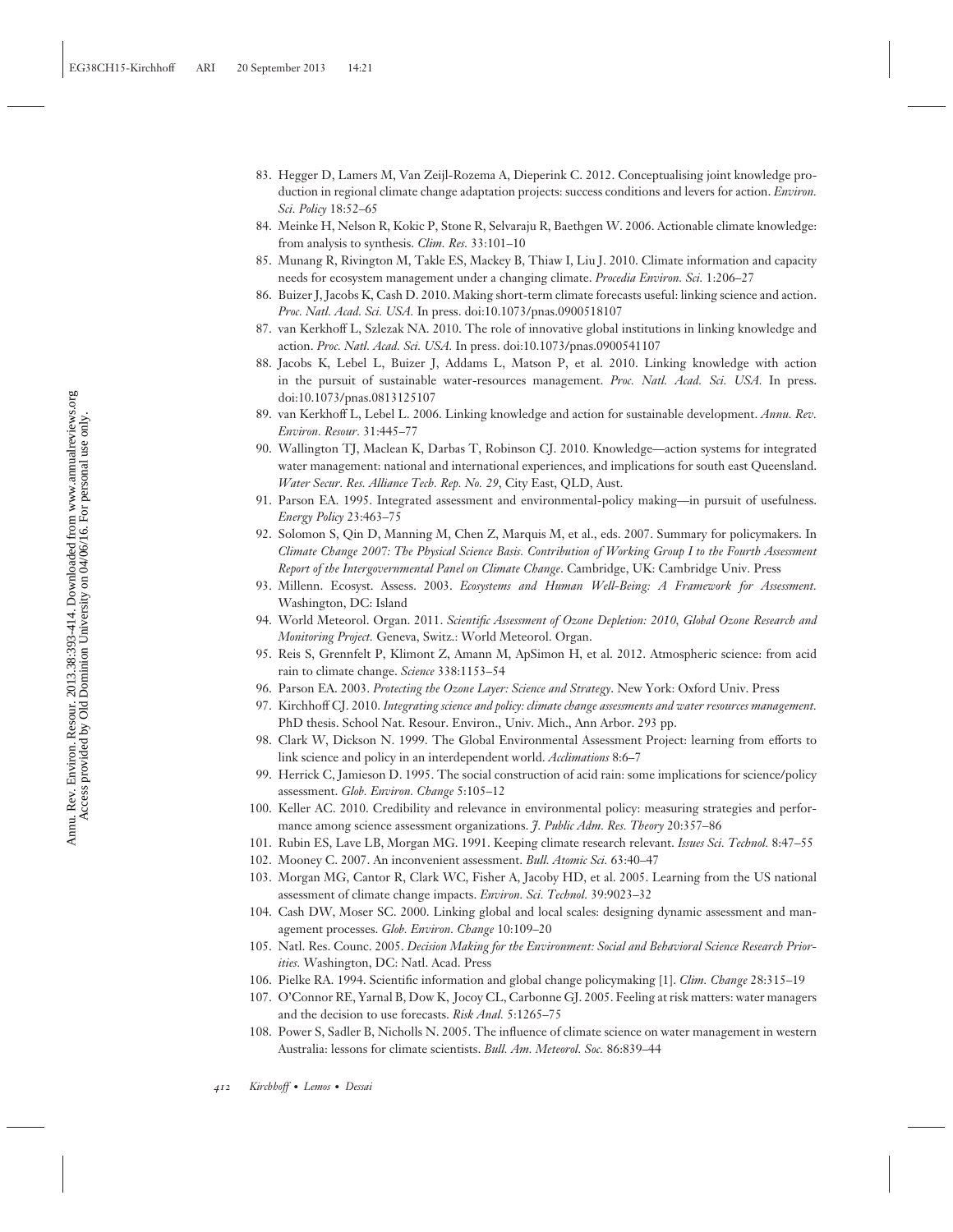- 109. Kahneman D. 2011. *Thinking, Fast and Slow*. New York: Farrar, Straus, Giroux
- 110. Marx S, Weber EU. 2013. Decision making under climate uncertainty: the power of understanding judgment and decision processes. In *Climate Change in the Great Lakes region: Decision Making Under Uncertainty*, ed. T Dietz, DC Bidwell, pp. 99–128. East Lansing, MI: Mich. State Univ. Press. In press
- 111. Marx SM, Weber EU, Orlove BS, Leiserowitz A, Krantz DH, et al. 2007. Communication and mental processes: experiential and analytic processing of uncertain climate information. *Glob. Environ. Change* 17:47–58
- 112. Weber EU. 2006. Experience-based and description-based perceptions of long-term risk: Why global warming does not scare us (yet). *Clim. Change* 77:103–20
- 113. Pagano TC, Hartmann HC, Sorooshian S. 2002. Factors affecting seasonal forecast use in Arizona water management: a case study of the 1997-98 El Niño. Clim. Res. 21:259-69
- 114. Rayner S, Lach D, Ingram H. 2005. Weather forecasts are for wimps: why water resource managers do not use climate forecasts. *Clim. Change* 69:197–227
- 115. Engle NL. 2010. *Adaptation to Extreme Droughts in Arizona, Georgia, and South Carolina: Evaluating Adaptive Capacity and Innovative Planning and Management Approaches for States and Their Community Water Systems*. Ann Arbor, MI: Univ. Mich.
- 116. Pagano TC, Hartmann HC, Sorooshian S. 2001. Using climate forecasts for water management. *J. Am. Water Resour. Assoc.* 37:1139–53
- 117. Moser S. 2009. Making a difference on the ground: the challenge of demonstrating the effectiveness of decision support. *Clim. Change* 95:11–21
- 118. Nelson RA, Holzworth DP, Hammer GL, Hayman PT. 2002. Infusing the use of seasonal climate forecasting into crop management practice in north east Australia using discussion support software. *Agric. Syst.* 74:393–414
- 119. Roncoli C, Jost C, Kirshen P, Sanon M, Ingram KT, et al. 2009. From accessing to assessing forecasts: an end-to-end study of participatory climate forecast dissemination in Burkina Faso (West Africa). *Clim. Change* 92:433–60
- 120. Cash D, Buizer J. 2005. *Knowledge-Action Systems for Seasonal to Interannual Climate Forecasting: Summary of a Workshop*. Washington, DC: Natl. Acad. Press. 44 pp.
- 121. Ray AJ, Garfin GM, Wilder M, Vásquez-León M, Lenart M, Comrie AC. 2007. Applications of monsoon research: opportunities to inform decision making and reduce regional vulnerability. *J. Clim.* 20:1608–27
- 122. Sheppard SRJ, Shaw A, Flanders D, Burch S, Wiek A, et al. 2011. Future visioning of local climate change: a framework for community engagement and planning with scenarios and visualisation. *Futures* 43:400–12
- 123. Cohen SJ, Sheppard S, Shaw A, Flanders D, Burch S, et al. 2012. Downscaling and visioning of mountain snow packs and other climate change implications in North Vancouver, British Columbia. *Mitig. Adapt. Strateg. Glob. Change* 17:25–49
- 124. Sheppard SRJ. 2005. Participatory decision support for sustainable forest management: a framework for planning with local communities at the landscape level. *Can. J. Forest Res.* 35:1515–26
- 125. Schroth O, Hayek UW, Lange E, Sheppard SRJ. 2011. Multiple-case study of landscape visualizations as a tool in transdisciplinary planning workshops. *Landsc. J.* 30:53–71
- 126. Changnon SA. 2004. Changing uses of climate predictions in agriculture: implications for prediction research, providers, and users. *Weather Forecasting* 19:606–13
- 127. Cobon D, Bell K, Park J, Keogh D. 2008. Summative evaluation of climate application activities with pastoralists in western Queensland. *Rangel. J.* 30:361–74
- 128. Tribbia J, Moser SC. 2008. More than information: what coastal managers need to plan for climate change. *Environ. Sci. Policy* 11:315–28
- 129. Nonaka I. 1994. A dynamic theory of organizational knowledge creation. *Organ. Sci.* 5:14–37
- 130. Ingram KT, Roncoli C, Kirshen PH. 2002. Opportunities and constraints for farmers of west Africa to use seasonal precipitation forecasts with Burkina Faso as a case study. *Agric. Syst.* 74:331–49
- 131. Ranis G. 2005. *The evolution of development thinking: theory and policy*. Presented at 16th Annu. World Bank Conf. Dev. Econ., Washington, DC
- 132. Lemos MC, Dilling L. 2007. Equity in forecasting climate: Can science save the world's poor? *Sci. Public Policy* 34:109–16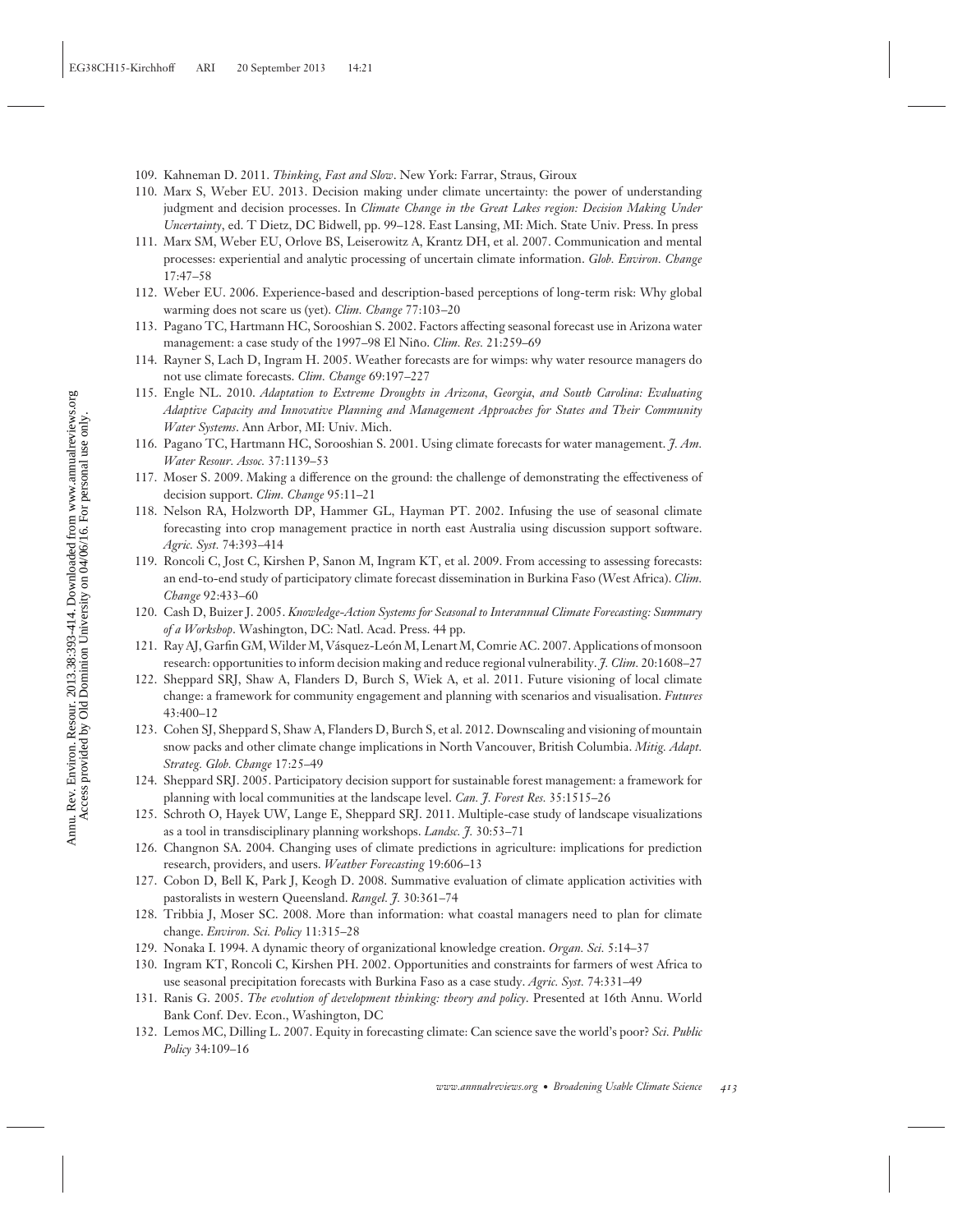- 133. Broad K, Pfaff A, Taddei R, Sankarasubramanian A, Lall U, de Souza FD. 2007. Climate, stream flow prediction and water management in northeast Brazil: societal trends and forecast value. *Clim. Change* 84:217–39
- 134. Callahan B, Miles E, Fluharty D. 1999. Policy implications of climate forecasts for water resources management in the Pacific Northwest. *Policy Sci.* 32:269–93
- 135. Goddard L, Aitchellouche Y, Baethgen W, Dettinger M, Graham R, et al. 2010. Providing seasonalto-interannual climate information for risk management and decision-making. *Procedia Environ. Sci.* 1:81–101
- 136. Meinke H, Nelson R, Kokic P, Stone R, Selvaraju R, Baethgen W. 2008. Actionable climate knowledge: from analysis to synthesis. *Clim. Res.* 33:101–10
- 137. Morss R, Wilhelmi O, Downton M, Gruntfest E. 2005. Flood risk, uncertainty, and scientific information for decision making: lessons from an interdisciplinary project. *Bull. Am. Meteorol. Soc.* 86:1593–601
- 138. Lemos MC. 2008. What influences innovation adoption by water managers? Climate information use in Brazil and the United States. *J. Am. Water Resour. Assoc. ( JAWRA)* 44:1388–96
- 139. Snover AK, Hamlet AF, November DPL. 2003. Climate-change scenarios for water planning studies: pilot applications in the Pacific Northwest. *Bull. Am. Meteorol. Soc.* 84:1513–18
- 140. Lowrey J, Ray A, Webb R. 2009. Factors influencing the use of climate information by Colorado municipal water managers. *Clim. Res.* 40:103–19
- 141. Broad K, Pfaff ASP, Glantz MH. 2002. Effective and equitable dissemination of seasonal-to-interannual climate forecasts: policy implications from the Peruvian fishery during El Niño 1997–98. Clim. Change 54:415–38
- 142. Morrison V, Henderson BJ, Taylor C, Dafydd NAC, Unwin A. 2010. The impact of information order on intentions to undergo predictive genetic testing: an experimental study. *J. Health Psychol.* 15:1082–92
- 143. Whittingham JRD, Ruiter RAC, Castermans D, Huiberts A, Kok G. 2008. Designing effective health education materials: experimental pre-testing of a theory-based brochure to increase knowledge. *Health Educ. Res.* 23:414–26
- 144. Falk A, Heckman JJ. 2009. Lab experiments are a major source of knowledge in the social sciences. *Science* 326:535–38
- 145. Knopman DS. 2006. Success matters: recasting the relationship among geophysical, biological, and behavioral scientists to support decision making on major environmental challenges. *Water Resour. Res.* 42:W03S09
- 146. McNie EC. 2013. Delivering climate services: organizational strategies and approaches for producing useful climate-science information. *Weather Clim. Soc.* 5:14–26
- 147. Oh CH, Rich RF. 1996. Explaining use of information in public policymaking. *Knowl. Technol. Policy* 9:3–35
- 148. Hall J. 2007. Probabilistic climate scenarios may misrepresent uncertainty and lead to bad adaptation decisions. *Hydrol. Process.* 21:1127–29
- 149. Gawith M, Street R, Westaway R, Steynor A. 2009. Application of the UKCIP02 climate change scenarios: reflections and lessons learnt. *Glob. Environ. Change* 19:113–21
- 150. Jenkins G, Murphy J, Sexton D, Lowe J, Jones P, Kilsby C. 2009. *UK Climate Projections: Briefing Report*. Exeter, UK: Met Off. Hadley Cent.
- 151. Dep. Environ. Food Rural Aff. 2012. *UK climate change risk assessment: government report*. Policy Pap., HM Gov. Station. Off., London, UK
- 152. Dep. Environ. Food Rural Aff. 2012. *Adapting to climate change: helping key sectors to adapt to climate change.* Policy Pap., London, UK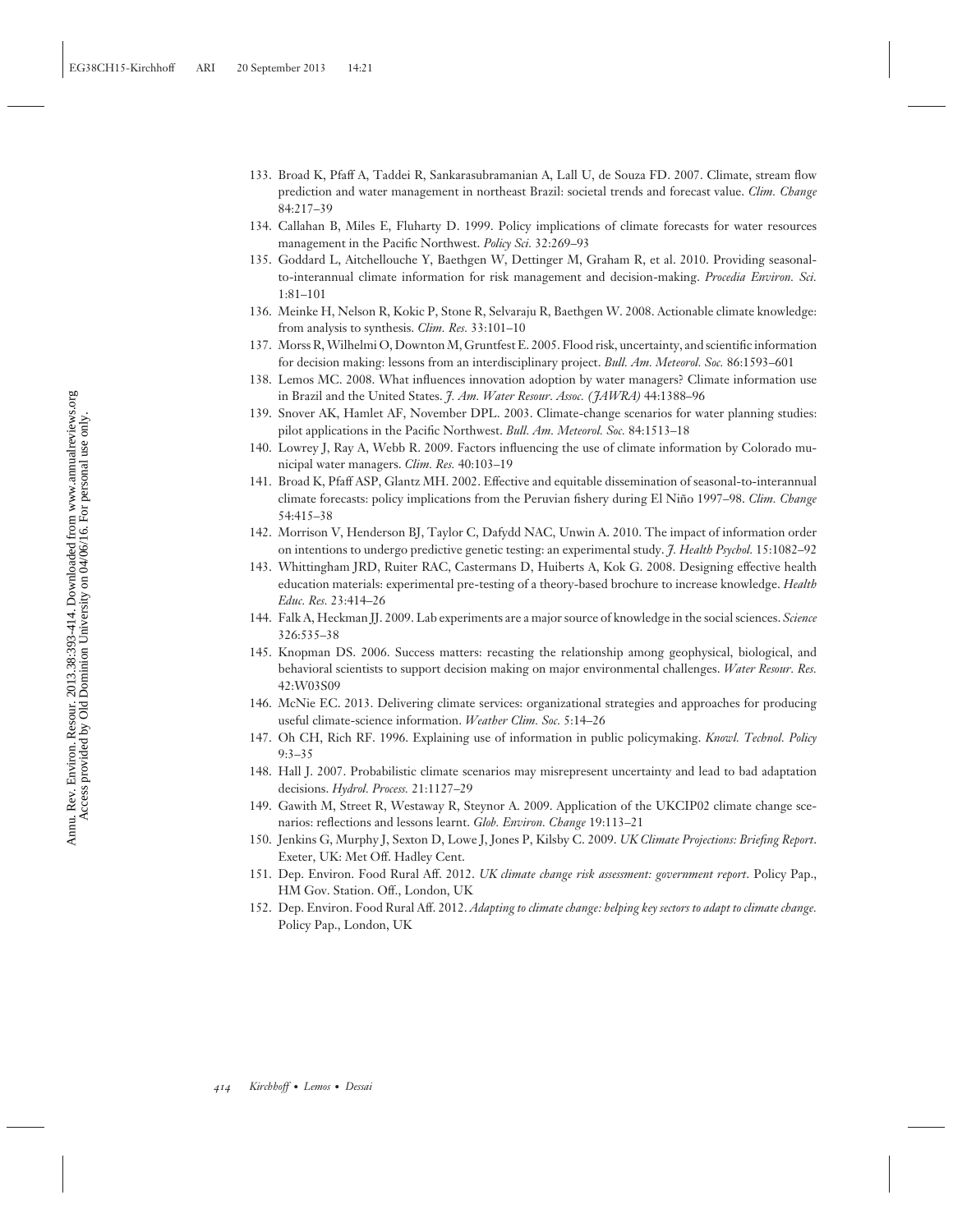**Annual Review of Environment and Resources**

Volume 38, 2013

# Contents

# **I. Earth's Life Support Systems**

| <b>Environmental Tipping Points</b><br>$Timotby M.$ Lenton $\ldots$ $\ldots$ $\ldots$ $\ldots$ $\ldots$ $\ldots$ $\ldots$                                                                                                                                |
|----------------------------------------------------------------------------------------------------------------------------------------------------------------------------------------------------------------------------------------------------------|
| Regional and Global Emissions of Air Pollutants: Recent Trends<br>and Future Scenarios<br>Markus Amann, Zbigniew Klimont, and Fabian Wagner 31                                                                                                           |
| Pyrogeography and the Global Quest for Sustainable Fire Management<br>David M.J.S. Bowman, Jessica A. O'Brien, and Johann G. Goldammer 57                                                                                                                |
| II. Human Use of Environment and Resources                                                                                                                                                                                                               |
| A Global Assessment of Manufacturing: Economic Development,<br>Energy Use, Carbon Emissions, and the Potential for Energy<br><b>Efficiency and Materials Recycling</b><br>Timothy G. Gutowski, Julian M. Allwood, Christoph Herrmann, and Sahil Sahni 81 |
| Life-Cycle Assessment of Electric Power Systems<br>Eric Masanet, Yuan Chang, Anand R. Gopal, Peter Larsen, William R. Morrow III,                                                                                                                        |
| Methods and Models for Costing Carbon Mitigation                                                                                                                                                                                                         |
| On the Sustainability of Renewable Energy Sources<br>Ottmar Edenhofer, Kristin Seyboth, Felix Creutzig, and Steffen Schlömer  169                                                                                                                        |
| <b>Smart Grids</b>                                                                                                                                                                                                                                       |
| Water Conservation: Theory and Evidence in Urban Areas of the<br>Developed World                                                                                                                                                                         |
| Agricultural Biotechnology: Economics, Environment, Ethics,<br>and the Future<br>Alan B. Bennett, Cecilia Chi-Ham, Geoffrey Barrows, Steven Sexton,                                                                                                      |
|                                                                                                                                                                                                                                                          |